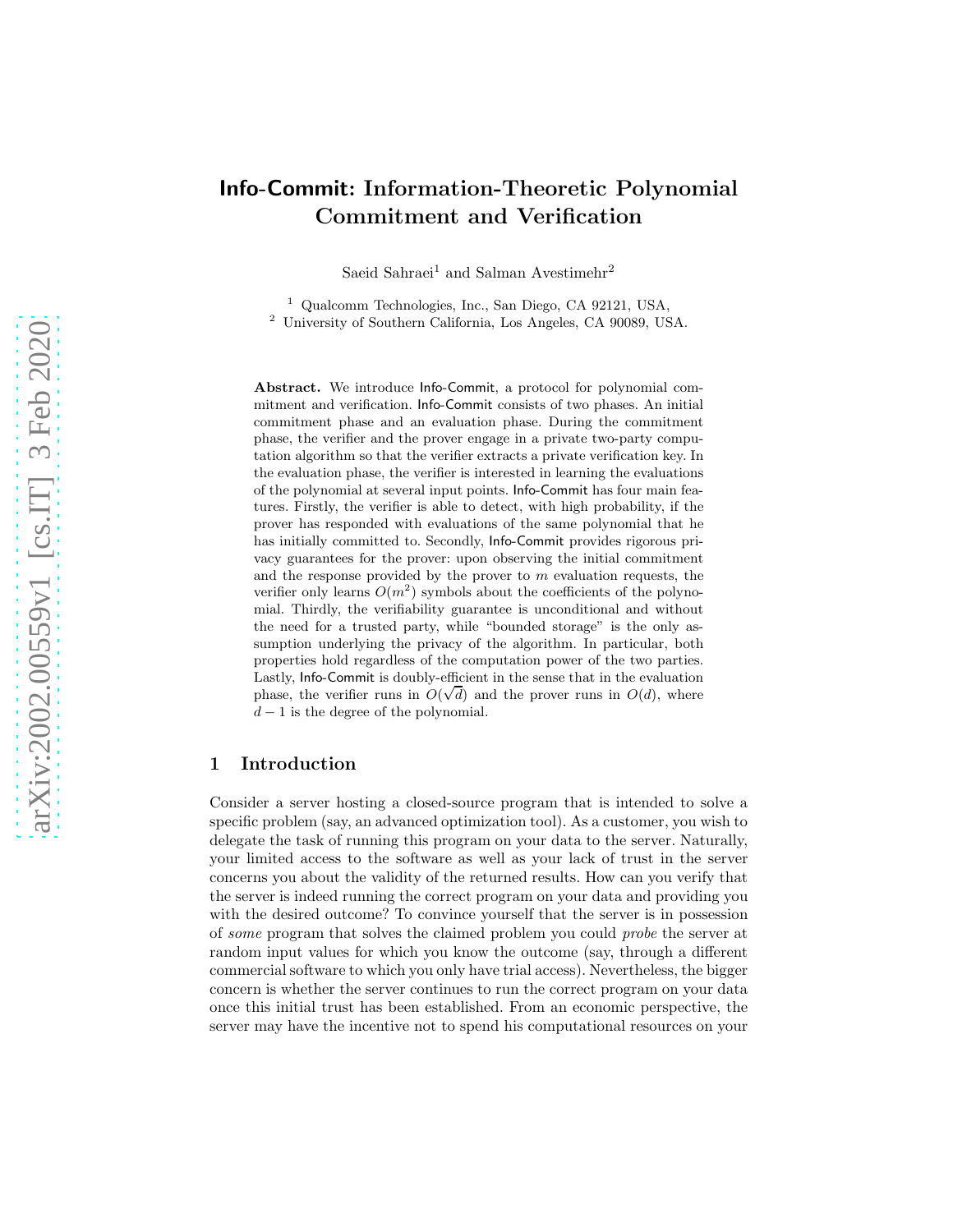data, but rather provide you with random outputs. Worse yet, a malicious server may intentionally provide you with false evaluations if he knows that you do not check the correctness of the results.

The literature on verifiable computing [\[1](#page-18-0)[,2](#page-18-1)[,3,](#page-18-2)[4\]](#page-18-3) and functional commitment protocols [\[5](#page-18-4)[,6\]](#page-18-5) allow the server (prover) to generate a proof of correctness of his results which can be checked by the users (verifiers). However, verifying such proofs is only possible if one has substantial knowledge about the underlying function, or if a verification key has been generated by a trusted party. Furthermore, the soundness of these algorithms relies on heuristic hardness assumptions that may be falsified at any time due to algorithmic breakthroughs or technological advancements.

In this paper, our goal is to design a commitment and verification algorithm that overcomes these challenges. Namely, (i) the verifiability property must hold regardless of the computation power of the prover, (ii) there must be no need for a trusted party, and (iii) the verifier must not learn more than a constant number of bits about the underlying function, regardless of his computation power. In the example above, the prover should be able to keep his program private from the verifier while at the same time provide him with verifiable results. This verification is performed against an initial commitment by the prover which contains almost no information about the program itself. Once the verifier receives the commitment to a specific function, the prover will only be able to pass the verification process if he provides evaluations of the same function that he has committed to. Our focus will be specifically on functions that can be represented as polynomials. This encompasses a wide range of applications including transaction verification in cryptocurrencies [\[7\]](#page-18-6), verifiable secret sharing  $[8,6]$  $[8,6]$ , and proof-of-storage  $[9,10,4]$  $[9,10,4]$  $[9,10,4]$ .

#### 1.1 Our contributions

We propose Info-Commit, a protocol for polynomial commitment and verification. Specifically, Info-Commit consists of a commitment phase and and evaluation phase. During the commitment phase, the prover and the verifier engage in a private two-party computation algorithm in such a way that the verifier learns a private commitment to the polynomial. In the evaluation phase, the verifier is interested in learning the evaluations of the polynomial at many input points with the help of the prover. Info-Commit is verifiable, doubly-efficient and privacy-preserving. More specifically, Info-Commit has the following salient features.

- 1. Verifiability. If the prover commits to a polynomial  $f$  in the commitment phase, he must provide evaluations of the same polynomial  $f$  in the evaluation phase. Otherwise, the verifier is able to detect the inconsistency with overwhelming probability. On the other hand, if the prover is honest, the verifier accepts the results with probability 1.
- 2. Double-efficiency. For each round of evaluation, the verifier runs in  $O(\sqrt{d})$ whereas the prover runs in  $O(d)$ . Note that we measure the efficiency of Info-Commit in the amortized model [\[2\]](#page-18-1) where the initial commitment phase is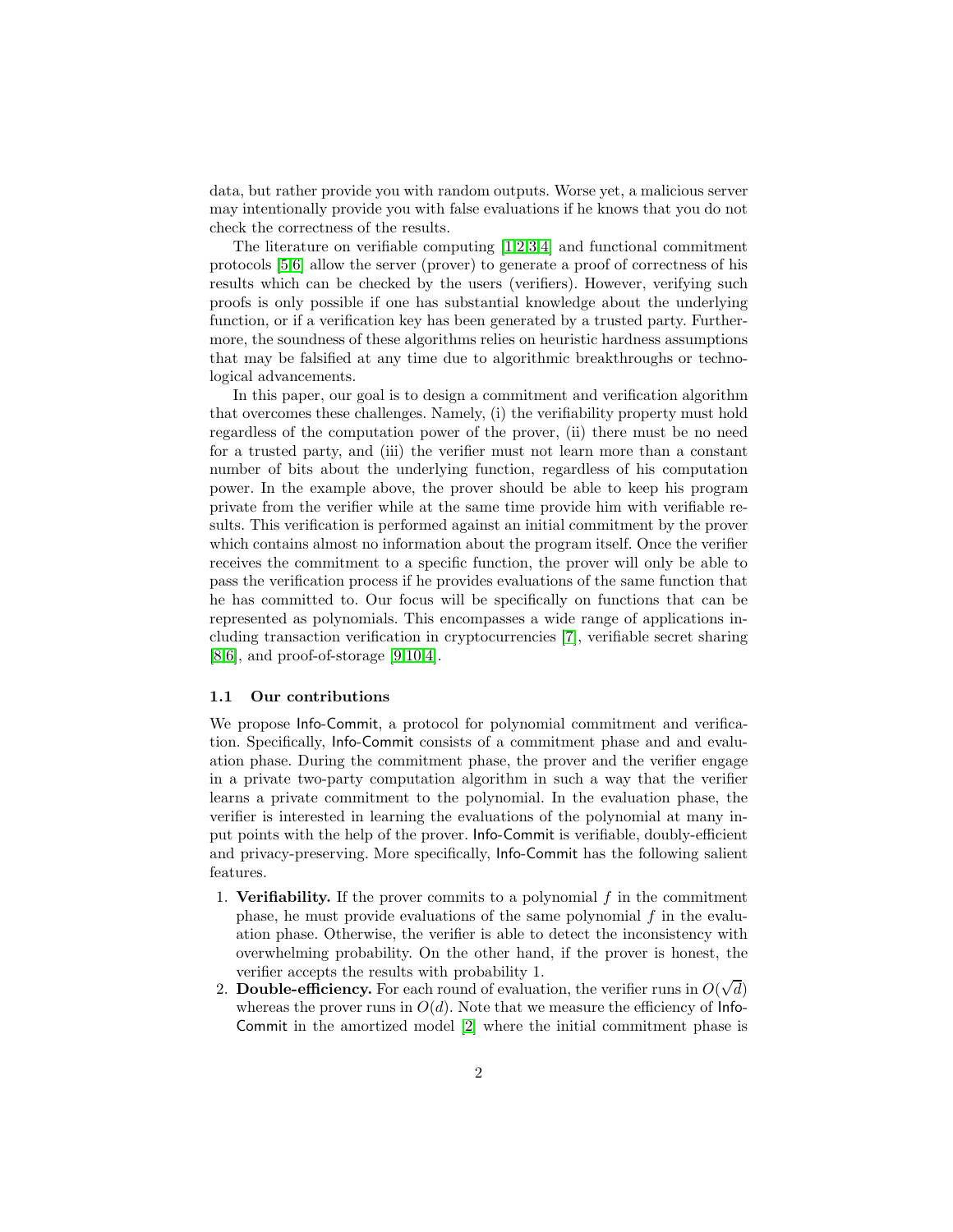followed by many rounds of evaluations. As a result, the one-time cost of the commitment phase can be neglected.

- 3. Privacy. The other facet of Info-Commit is its privacy-preserving property. Upon observing the initial commitment and the response of the prover to  $m$ rounds of evaluation, the verifier only learns  $O(m^2)$  symbols over the field about the coefficients of the polynomial.
- 4. Information-theoretic guarantees without relying on any trusted party. Both the verifiability and the privacy of Info-Commit are informationtheoretic, meaning that the verifier and the prover can have unbounded computation power and may arbitrarily deviate from the prescribed protocol. Furthermore, Info-Commit does not rely on any trusted party, not even in the initial commitment phase.

The only assumption that underlies the privacy of Info-Commit is the bounded storage assumption which states that there exists an upper-bound  $N$  on the storage size of the verifier. This upper bound must be publicly known and must not exceed  $n^2$ , where n is the minimum required storage for each party for the protocol to succeed. This assumption is used in the commitment phase where we rely on oblivious transfer algorithms in the bounded storage model [\[11,](#page-18-10)[12](#page-19-0)[,13](#page-19-1)[,14\]](#page-19-2).

#### 1.2 Related work

The closest works in the literature to the present paper are commitment protocols, including polynomial commitment [\[6,](#page-18-5)[15](#page-19-3)[,16](#page-19-4)[,17\]](#page-19-5), vector commitment [\[18\]](#page-19-6), cryptographic accumulators [\[19\]](#page-19-7), and more generally functional commitments [\[5\]](#page-18-4). These protocols allow a prover to provide a cryptographic commitment to a specific function which reveals little to no information about the underlying function. A verifier can then request the prover to "open" the commitment at specific locations. The verifier should be able to detect if the opening is inconsistent with the initial commitment. There are several factors that distinguish the model in the current paper from the traditional notion of functional commitment.

The first difference is in the notion of privacy. The linear commitment model in [\[5\]](#page-18-4) requires the initial commitment to reveal no information about the function. However, it does not impose any requirement on how much information is revealed upon observing the evaluations (opening) of the functions along with the initial commitment. On the other hand, the polynomial commitment scheme in [\[6\]](#page-18-5) only requires the evaluations of the polynomial at unqueried points to remain hidden from the verifier, which is a rather weaker privacy constraint. In contrast, we impose rigorous information-theoretic constraints on how much information is revealed about the coefficients of the polynomial upon observing the initial commitment and the evaluations at a constant number of input points.

Secondly, our model does not permit the assumption of a trusted party, a component that is common in functional commitment protocols [\[6](#page-18-5)[,5\]](#page-18-4). This trusted party is usually in charge of generating a public key (that is later used for commitment, evaluation and verification) in a setup phase which is eliminated in our model.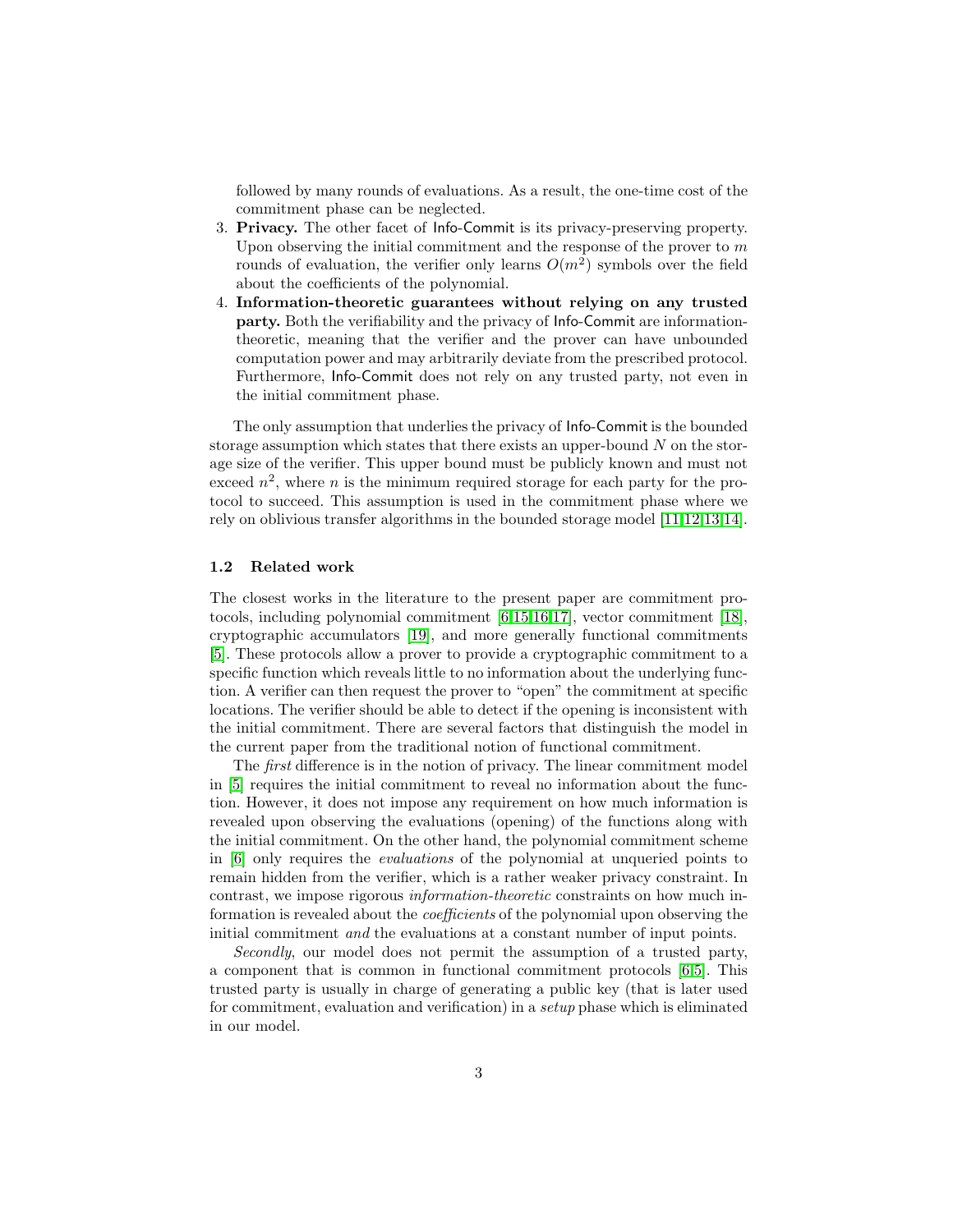Thirdly, while the literature on functional commitment is more concerned with the size of the commitment and the size of the opening, we are instead focused on designing doubly-efficient algorithms, i.e., algorithms with efficient provers and super-efficient verifiers. Furthermore, unlike the literature on functional commitment, our verifiability is information-theoretic.

Another relevant concept is zero-knowledge verifiable computation [\[20\]](#page-19-8) and zero-knowledge arguments of knowledge [\[21](#page-19-9)[,22,](#page-19-10)[23,](#page-19-11)[24\]](#page-19-12). Such algorithms enable a verifier and a prover to interact in order to compute  $f(v, u)$  where f is a publicly known function,  $v$  is the input of the verifier and  $u$  is the private input of the prover. The verifier will not learn anything about  $u$  except for what is implied through  $f(v, u)$ . Furthermore, the verifier will be convinced that there exists some  $u$  known to the prover such that the computed value corresponds to  $f(v, u)$ . For instance, f could correspond to a Rank-1 Constraint System (R1CS) [\[23\]](#page-19-11), v a public input, and u a private witness such that  $(v, u)$  satisfies all the quadratic constraints of the R1CS. In the context of polynomial evaluation, v could be the input to the polynomial,  $u$  the coefficients of the polynomial, and  $f$ an operator that maps  $(v, u)$  to the evaluation of the polynomial. Unfortunately, this approach does not provide any binding guarantees, as the prover may change his polynomial for every input.

Other related notions in the literature are oblivious polynomial evaluation [\[25](#page-19-13)[,26](#page-19-14)[,27\]](#page-19-15) which guarantees the privacy of both parties in a semi-honest setting, and verifiable computation [\[2,](#page-18-1)[4](#page-18-3)[,28\]](#page-19-16) which guarantees efficient verifiability but generally ignores the privacy of the prover.

## 2 Polynomial Commitment and Verification

Suppose a prover is in possession of a private polynomial  $f(x) = a_0 + a_1x +$  $\cdots + a_{d-1}x^{d-1}$  selected uniformly at random among all polynomials of degree  $d-1$  over  $\mathbb{F}_q$ . A verifier, who only knows the degree of the polynomial, wishes to delegate the evaluation of this polynomial at several input points  $x \in \mathbb{F}_q$  to the prover and verify the correctness of the results in sublinear time in d. Before this evaluation phase, the prover commits to the polynomial  $f$  during an initialization phase. Once this commitment is done, the prover is expected to evaluate the same polynomial  $f$  for every input  $x$  that is provided by the verifier. The verifier should be able to detect, efficiently and with high probability, if for any input  $x \in \mathbb{F}_q$ the prover instead returns  $y \neq f(x)$ . We assume that the verifier is interested in evaluating the polynomial  $f$  at many input points, so that the complexity of the commitment phase amortizes over many rounds of the evaluation phase [\[2\]](#page-18-1). Therefore, efficiency is only measured with respect to the evaluation phase. Additionally, during the entire commitment and evaluation phase, the verifier should learn close to nothing about the coefficients of the polynomial  $f$ . Note that revealing a constant number of symbols over  $\mathbb{F}_q$  about the coefficients of f to the verifier is inevitable, since such amounts of information can be learned by investigating a single pair  $(x, f(x))$ . Formally, a polynomial commitment and verification protocol consists of the following algorithms.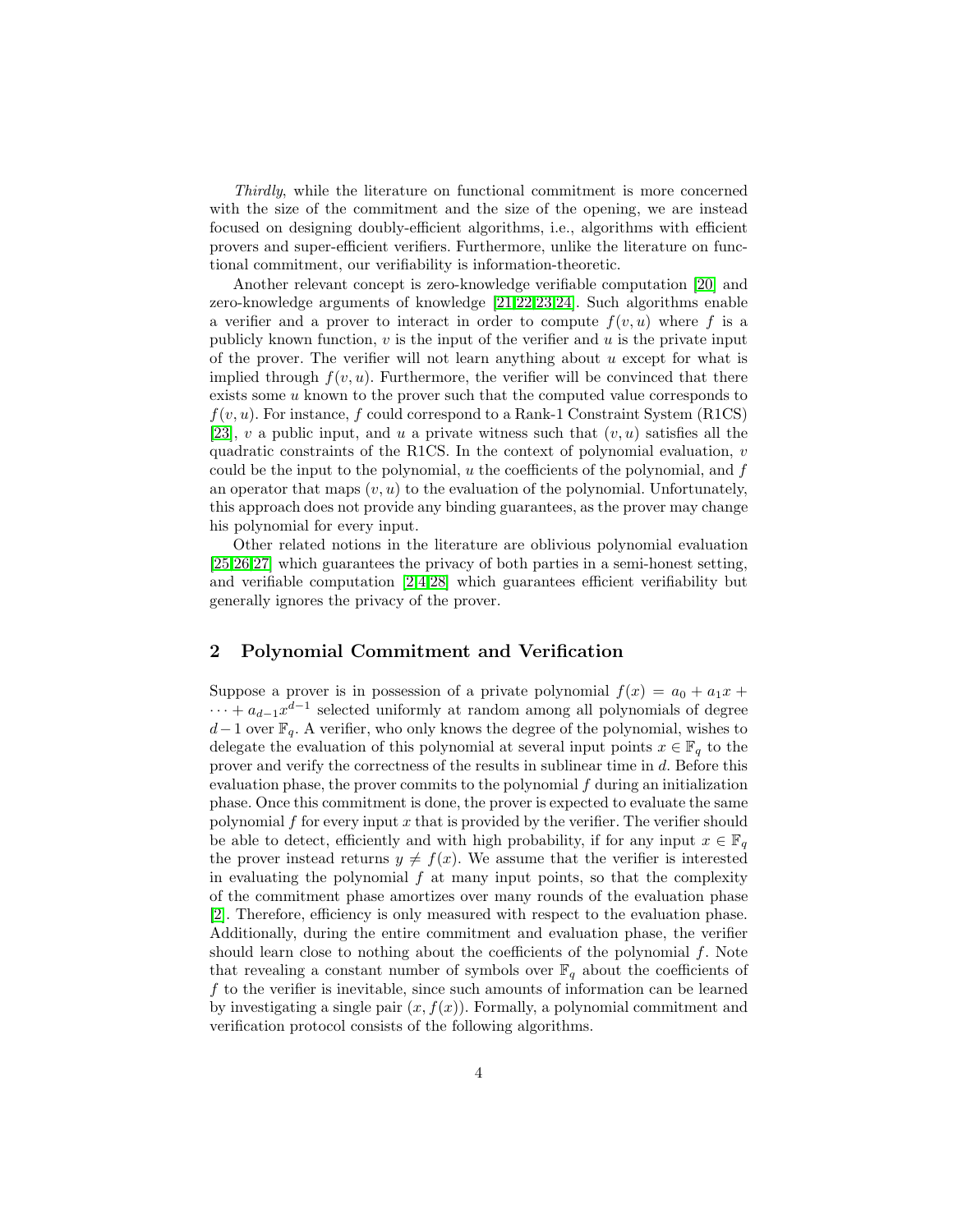- **Commit** $(a_0, \dots, a_{d-1}, K_v, K_p)$ . In the commitment phase the verifier and the prover engage in a secure two-party computation algorithm commit $(a_0,$  $\cdots$ ,  $a_{d-1}, K_v, K_p$  to help the verifier learn a secret verification key VK which depends on his secret key,  $K_v$ , the prover's secret key,  $K_p$ , and the polynomial coefficients  $a_0, \dots, a_{d-1}$ .
- **Eval** $(x, a_0, \dots, a_{d-1}, K_p)$ . The verifier reveals a desired input x to the prover. The prover will then provide  $val = \text{Eval}(x, a_0, \dots, a_{d-1}, K_p)$  to help the verifier evaluate  $f(x)$ .
- Verify $(x, val, VK, K_v)$ . The verifier checks the correctness of val based on his secret key,  $K_v$ , and the output of the commitment phase, VK. If val is incompatible with the initial commitment, he will reject the evaluation. Otherwise he will proceed to recovering  $f(x)$ .
- **Recovery** $(x, val)$ . If the verification process passes, the verifier will proceed to recover the evaluation  $f(x)$  via an algorithm **Recovery** $(x, val)$ .

The only assumption that underlies the privacy of Info-Commit is the bounded storage assumption stated as follows.

Definition 1 (The bounded storage assumption [\[13,](#page-19-1)[14\]](#page-19-2)). This assumption states that there exists an upper-bound  $N$  on the storage size of the verifier. Furthermore, the storage size of both the verifier and the prover is at least  $N^{\frac{1}{2}+\epsilon}$ . The upper-bound N is publicly known.

We are interested in polynomial commitment and verification protocols that are private (in the bounded storage model) and verifiable as defined below.

Definition 2. A polynomial commitment and verification protocol is informationtheoretically private and verifiable if it satisfies the following properties.

- $-$  Correctness. If the prover follows the Commit and Eval algorithms for the same polynomial  $f$ , then the **Verify** algorithm must return 1 with probability 1.
- $-$  (Information-theoretic) Soundness. If the prover commits to a polynomial with coefficients  $a_0, \dots, a_{d-1}$ , then the probability that he can pass the verification test with val  $\neq$  Eval $(x, a_0, \dots, a_{d-1}, K_p)$  should be negligible, regardless of his computation power.

$$
\mathbb{P}(\text{Verify}(x, \hat{val}, \text{VK}, K_v, K_p) = 1, \hat{val} \neq \text{Eval}(x, a_0, \cdots, a_{d-1}, K_p)) \approx 0. \tag{1}
$$

- $-$  Efficient verification. The two functions Verify and Recovery must run in sublinear time in d.
- $-$  Efficient evaluation. The running time of Eval must be comparable to the time required for evaluating the polynomial f, i.e., linear in d.
- (Information-theoretic) Privacy. After running Commit and Eval for m different inputs  $x_1, \dots, x_m$ , the verifier should only learn  $\rho = O(poly(m))$ symbols over the field about the coefficients of the polynomial f, regardless of his computation power but under the bounded storage assumption. Importantly,  $\rho$  should be independent of the degree of the polynomial.

<span id="page-4-0"></span>
$$
H_q(a_0, \cdots, a_{d-1} | VK, (x_1, val_1), \cdots, (x_m, val_m)) = d - O(poly(m)). \tag{2}
$$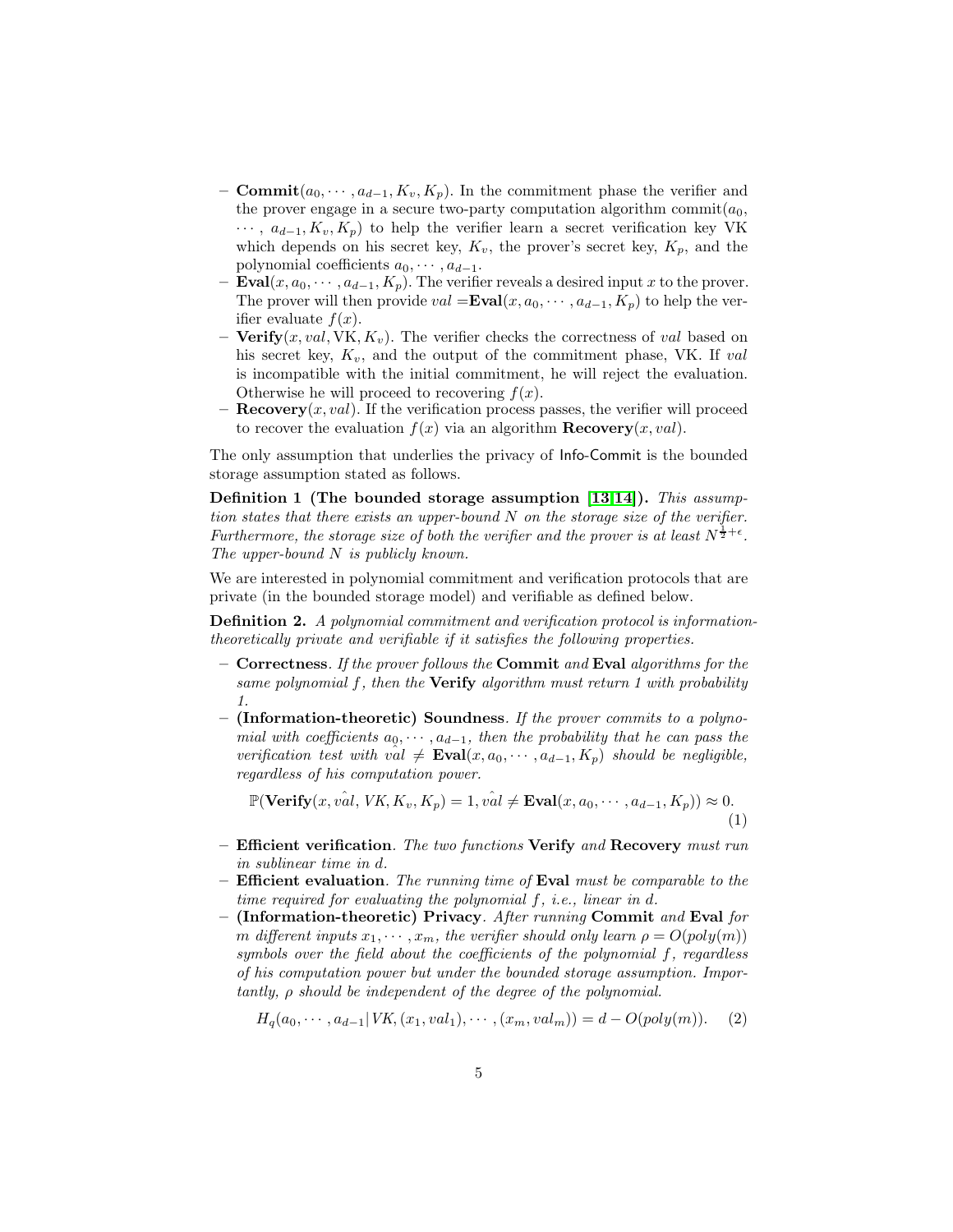## 3 Preliminaries

In the analysis of security and privacy of Info-Commit, we make use of several basic properties of the entropy of random variables which we review in this section. Furthermore, in the commitment phase of Info-Commit, we rely on a secure two-party computation algorithm. Here we explain how this can be accomplished via a series of reductions to a much simpler problem known as one-out-of-two Oblivious Transfer [\[29](#page-19-17)[,30\]](#page-19-18). An information-theoretic solution for the latter will be outlined in the bounded storage model borrowed from [\[31](#page-20-0)[,11,](#page-18-10)[14,](#page-19-2)[13\]](#page-19-1).

### 3.1 Entropy of random variables

In this section we overview the definitions of various entropy functions of random variables, the notion of Markov chain, and some useful properties that will help us establish the soundness and verifiability of Info-Commit.

**Definition 3 (Entropy).** Let  $X, Y, Z$  be three random variables with domains  $X, Y$  and  $Z$  respectively. Let q be an arbitrary positive number.

 $-$  The entropy of X in base q is a measure of its randomness and is defined as

$$
H_q(X) = -\sum_{x \in \mathcal{X}} \mathbb{P}(X = x) \log_q \mathbb{P}(X = x).
$$
 (3)

Note that for a uniformly distributed X over X we have  $H_q(X) = log_q |\mathcal{X}|$ whereas for a deterministic X we have  $H_q(X) = 0$ .

 $-$  The joint entropy of X and Y is defined as

$$
H_q(X,Y) = -\sum_{(x,y)\in X\times Y} \mathbb{P}(X=x,Y=y) \log_q \mathbb{P}(X=x,Y=y).
$$
 (4)

 $-$  The conditional entropy of X given Y is defined as

$$
H_q(X|Y) = H_q(X,Y) - H_q(Y).
$$
 (5)

Some useful properties of the entropy terms are as follows.

- Property 1. All the entropy terms defined above are non-negative.
- Property 2. max $\{H_q(X), H_q(Y)\} \leq H_q(X, Y) \leq H_q(X) + H_q(Y)$ . This implies that conditioning cannot increase the entropy,  $H(X|Y) \leq H(X)$ .
- Property 3. If X is independent of  $(Y, Z)$  then  $H_q(Y|X, Z) = H_q(Y|Z)$ .

**Definition 4 (Markov Chain).** An ordered set of three random variables  $(X, Y, Y)$ Z) with domain  $\mathcal{X} \times \mathcal{Y} \times \mathcal{Z}$  is said to form a Markov chain if

$$
\mathbb{P}(X=x, Z=z|Y=y) = \mathbb{P}(X=x|Y=y)\mathbb{P}(Z=z|Y=y)
$$
 (6)

for every  $(x, y, z) \in \mathcal{X} \times \mathcal{Y} \times \mathcal{Z}$ . Intuitively, this means that the two random variables  $X$  and  $Y$  are independent, conditioned on knowing  $Y$ . This Markov chain is represented via  $X \longleftrightarrow Y \longleftrightarrow Z$ .

– Property 4. If  $X \leftrightarrow Y \leftrightarrow Z$  forms a Markov chain, then  $H_q(X|Y, Z) =$  $H_q(X|Y)$ .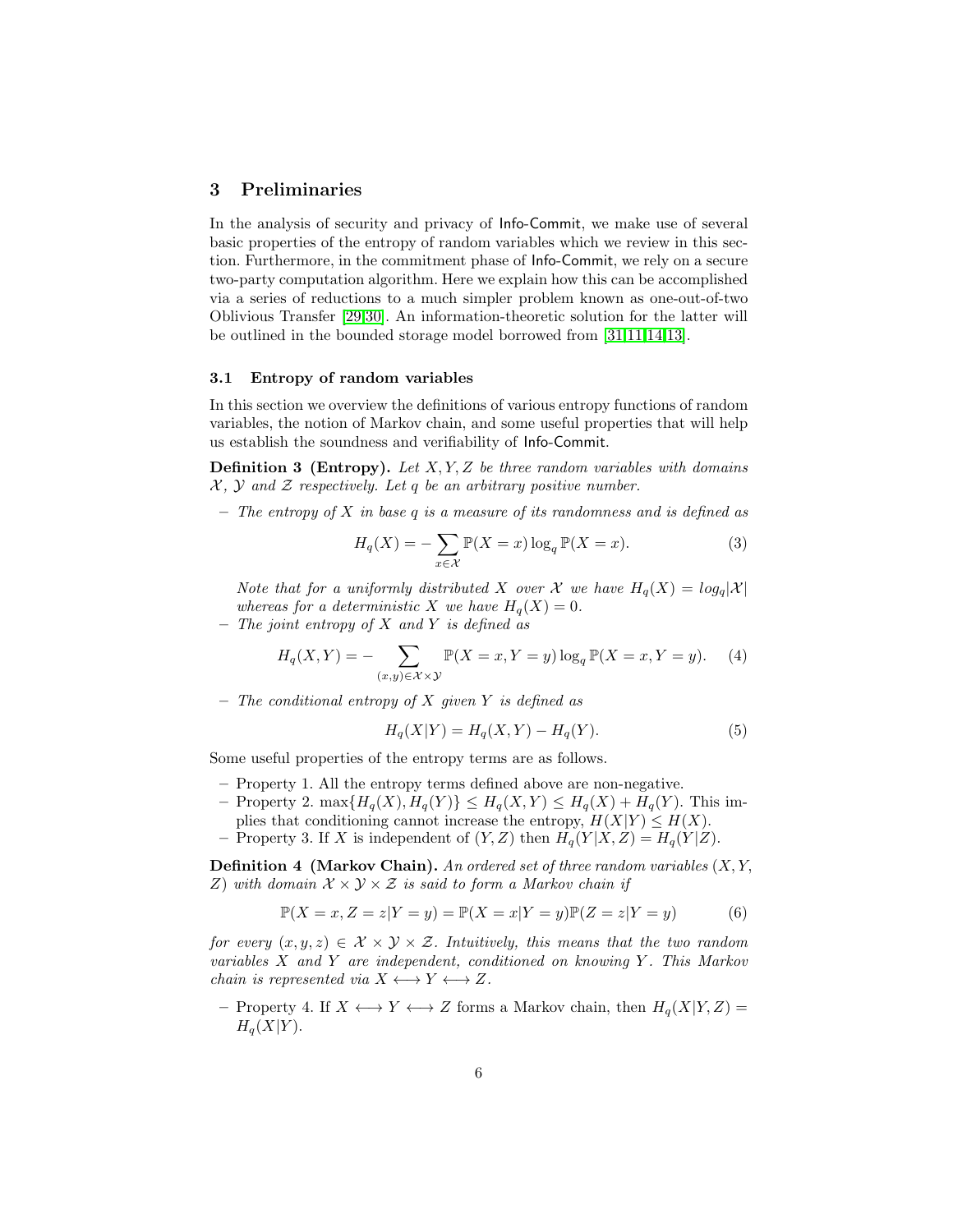#### 3.2 Information-theoretic Oblivious Transfer

Suppose Alice has c secrets  $a_0, \dots, a_{c-1}$  and Bob has a secret index  $i \in [0 :$  $c-1$ . Bob is interested in learning  $a_i$  without revealing any information about  $i$  to Alice. On the other hand, Alice wishes to reveal no information about  $a_0, \dots, a_{c-1}$  to Bob except for the value of  $a_i$ . This problem is referred to as Oblivious Transfer (OT) [\[30\]](#page-19-18). If each of Alice's  $c$  secrets belongs to an alphabet  $\mathcal Y$  of size  $|\mathcal Y|=q$ , we refer to the problem as  $\binom{c}{1}_q$ -OT. In this paper we make use of an  $\binom{c}{1}_q$ -OT algorithm in the commitment phase. Information-theoretic algorithms for  $\binom{2}{1}_q$  and  $\binom{2}{1}_2$  have been proposed in the literature in the bounded  $\binom{c}{1}_q$  – OT to  $\binom{2}{1}_q$  – OT and from  $\binom{c}{1}_q$  – OT to  $\binom{c}{1}_2$  – OT [\[32\]](#page-20-1). We will provide brief storage model [\[13,](#page-19-1)[11](#page-18-10)[,14\]](#page-19-2). Furthermore, there exist unconditional reductions from overviews of these algorithms here and refer the readers to the corresponding references for a more detailed description.

Reduction from  $\binom{c}{1}_q$ -OT to  $\binom{2}{1}_q$ -OT. Information-theoretic reductions from  $\binom{c}{1}_2$  to  $\binom{c}{1}_2$  and from  $\binom{c}{1}_2$  to  $\binom{2}{1}_2$  have been presented in [\[32\]](#page-20-1). Here we describe a reduction from  $\binom{c}{1}_q$ -OT to  $\binom{2}{1}_q$ -OT and refer the interested reader to [\[32\]](#page-20-1) to see the other reductions. Alice generates  $c - 2$  random symbols over the alphabet  $\mathcal{Y}$ , namely  $r_0, \dots, r_{c-3}$ . Alice and Bob agree on an ordering of the elements of  $\mathcal Y$ . Let  $y_i$  be the *i*'th element of  $\mathcal Y$  in this ordering for  $i \in [0:q-1]$ . Define the summation operation over  $\mathcal{Y}$  as  $y_i + y_j = y_{mod(i+j,q)}$ . Bob relies on  $\binom{2}{1}_q$  – OT to request one element of each column of Table [1.](#page-6-0) If Bob is interested

|       |  | Index Value 0 Value $1 \cdots$ Value $c-3$ Value $c-2$         |
|-------|--|----------------------------------------------------------------|
| $a_0$ |  | $ a_1 + r_0  \cdots   a_{c-3} + r_{c-4}   a_{c-2} + r_{c-3}  $ |
| $r_0$ |  | $ r_0 + r_1  \cdots  r_{c-4} + r_{c-3}  a_{c-1} + r_{c-3} $    |

<span id="page-6-0"></span>**Table 1.** Unconditional reduction from  $\binom{c}{1}_q$  – OT to  $c-1$  invocations of  $\binom{2}{1}_q$ – OT.

in  $a_i$ , he will choose the second row for every column  $j < i$ , but chooses the first row for the *i*'th column. Bob's request to the remaining columns does not make any difference in the overall outcome: Bob will only learn  $a_i$  and nothing else about the remaining  $a_j$  values. If Bob wants  $a_{c-1}$ , he will choose the second row for every column of the table. Privacy of Bob follows from the privacy of the underlying  $\binom{2}{1}_q$ -OT algorithm.

 ${2 \choose 1}_q$  – **OT** in the bounded storage model. Several works have proposed  $\binom{2}{1}_q$ -OT and  $\binom{2}{1}_2$ -OT algorithms in the bounded storage model which remain secure even if the two parties have infinite computation power [\[14,](#page-19-2)[12](#page-19-0)[,13](#page-19-1)[,11\]](#page-18-10). It is only necessary to assume that an upper bound  $N$  on the storage size of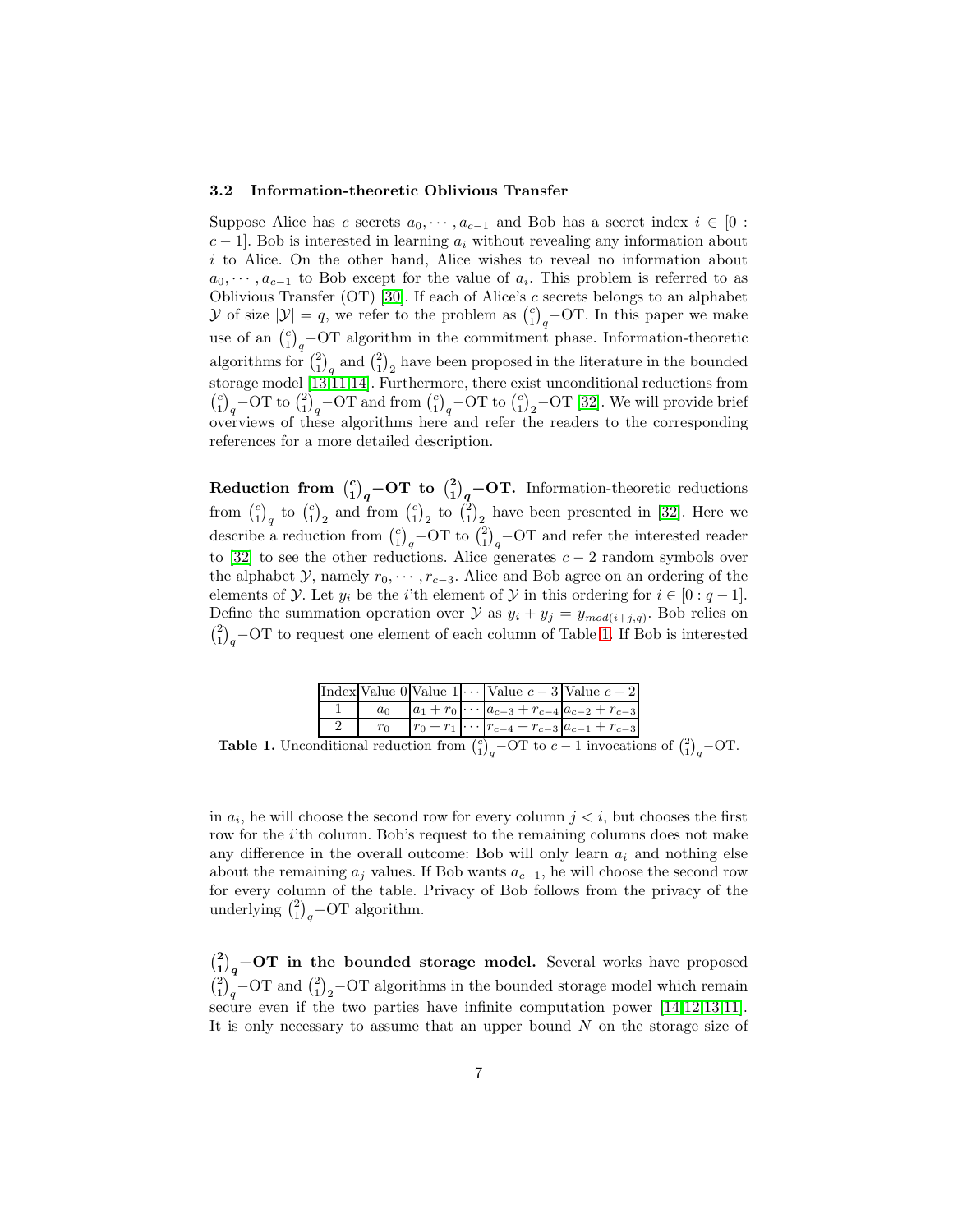Bob is known to Alice. The actual required storage size  $n$  for the algorithm to succeed is much smaller than  $N$ . For instance, the algorithm in [\[14\]](#page-19-2) only needs  $n = N^{1/2+\epsilon}$ . The general idea behind all these algorithms is as follows. Alice generates a random string of K bits such that  $K > \alpha N$  for some  $\alpha > 1$ . Let  $R_X$ represent the sub-sequence of the random string indexed by the set  $X \subseteq [N]$ . Alice broadcasts this sequence, and each of Alice and Bob randomly stores a subset of the sequence of size  $\sqrt{2\ell N}$ . Let  $\Omega_A \subseteq [N]$  represent the indices of the bits stored by Alice and define  $\Omega_B$  similarly. By the birthday paradox, with high probability  $| \Omega_A \cap \Omega_B | \approx \ell$ . Alice reveals  $\Omega_A$  to Bob and Bob computes two sets  $\Omega_A \cap \Omega_B$  and  $\Omega_B \backslash \Omega_A$ . Next, the two parties engage in an interactive hashing algorithm [\[13\]](#page-19-1) to generate two sets  $X_0, X_1 \subseteq \Omega_A$  of equal size such that  $X_i \subseteq \Omega_B$  but  $|X_{1-i} \cap \Omega_B| \ll |X_{1-i}|$  for some  $i \in \{0,1\}$  chosen by Bob. The interactive hashing algorithm also guarantees that Alice does not learn  $i$ . Alice encodes  $a_0$  with  $R_{X_0}$  and  $a_1$  with  $R_{X_1}$  and sends both to Bob. Bob will be able to decode  $a_i$ , since he knows  $R_{X_i}$ . However, his incomplete knowledge of the set  $R_{X_{1-i}}$  prevents him from learning  $a_{1-i}$ .

While the state of the art  $\binom{2}{1}_q$ -OT and  $\binom{2}{1}_2$ -OT algorithms [\[14,](#page-19-2)[13\]](#page-19-1) guarantee perfect privacy for Bob, they only guarantee Alice's privacy with probability  $1-2^{-k^c}$  for some security parameter k and an arbitrary constant c. The negligible probability that Alice's privacy is compromised will translate to a negligible probability that Info-Commit fails to guarantee the privacy of the polynomial against the verifier. But we can choose  $k$  large enough so that the privacy of Alice is virtually perfect. We will make this argument precise in the analysis of privacy of Info-Commit.

# 3.3 Secure Two-party computation based on  $\binom{c}{1}_q$ -OT

A secure two-party computation algorithm  $\text{S2PC}(x, y, f, \mathcal{X}, \mathcal{Y}, \mathcal{F})$  enables two parties Alice and Bob to evaluate  $f(x, y)$ , where  $f : \mathcal{X} \times \mathcal{Y} \to \mathcal{F}$  is a publicly known function,  $x \in \mathcal{X}$  is the private input of Bob and  $y \in \mathcal{Y}$  is the private input of Alice [\[33\]](#page-20-2). At the end, Bob must learn  $f(x, y)$  but nothing else about y, whereas Alice must learn nothing (not even  $f(x, y)$ ). S2PC can be realized via an instantiation of  $\binom{|X|}{1}_{|\mathcal{F}|}$  – OT as follows. The two parties first agree on an ordering of the elements of the set  $\mathcal{X}$ . Let  $\zeta_i$  represent the *i*'th element of X in this ordering. Let  $j \in ||\mathcal{X}||$  be such that the private input of Bob satisfies  $x = \zeta_j$ . Bob can request the j'th row of Table [2](#page-8-0) via an  $\binom{|\mathcal{X}|}{1}_{|\mathcal{F}|}$ -OT algorithm. Bob will learn  $f(\zeta_i, y) = f(x, y)$  but nothing else about y, whereas Alice will learn nothing about  $x$ .

## 4 An Overview of Info-Commit

We start by noting that the polynomial  $f(x) = a_0 + a_1x + \cdots + a_{d-1}x^{d-1}$  can be rewritten as

$$
f(x) = [1 \ x^s \ \cdots \ x^{s(s-1)}] A [1 \ x \ \cdots \ x^{s-1}]^T.
$$
 (7)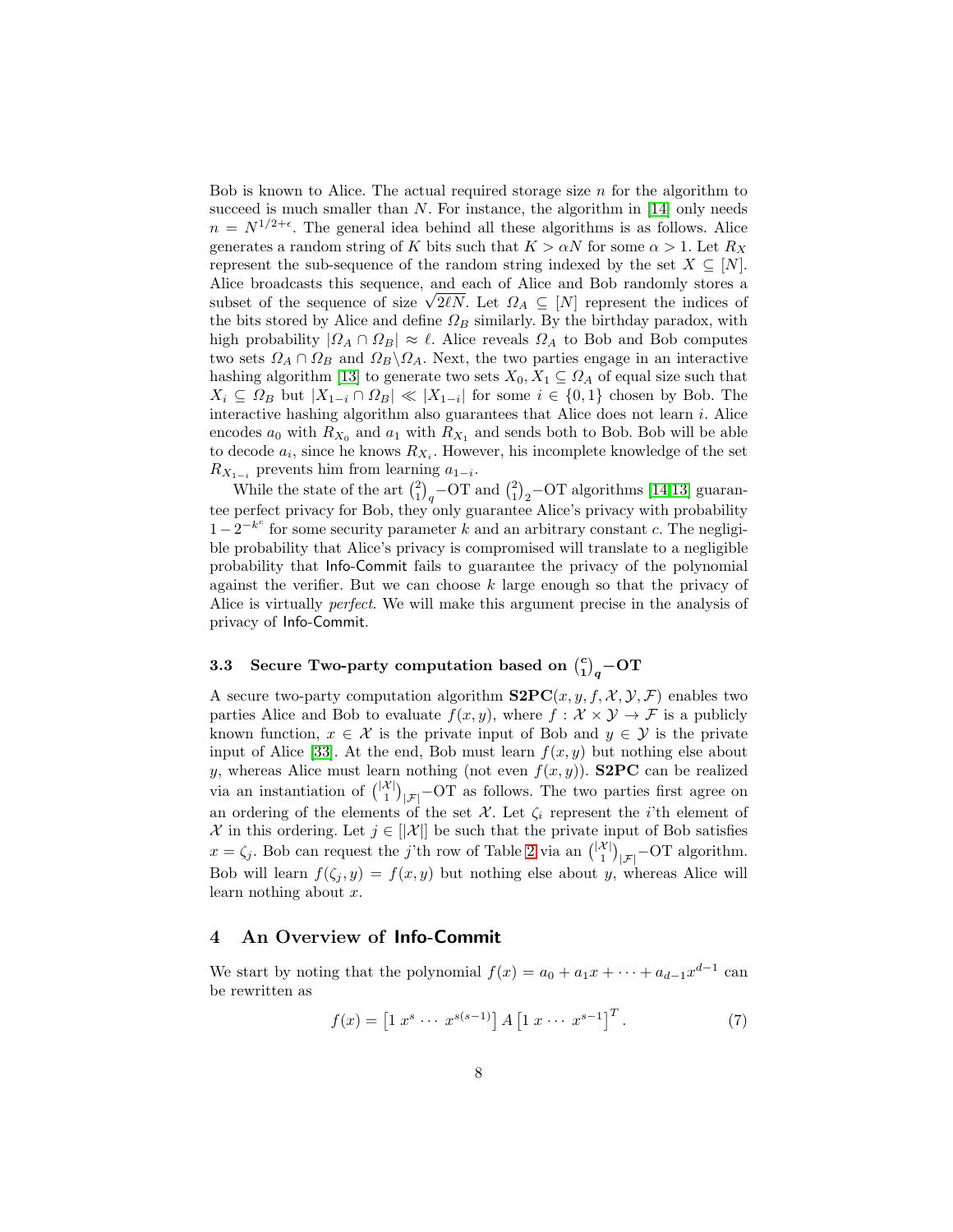| index requested value        |
|------------------------------|
| $f(\zeta_1,y)$               |
|                              |
| $f(\zeta_{ \mathcal{X} },y)$ |
|                              |

<span id="page-8-0"></span>**Table 2.** In order to learn  $f(x, y)$ , the verifier will request the j'th row of this table via an  $\binom{|X|}{1}_{|\mathcal{F}|}$  – OT algorithm where  $j \in [X]$  is such that  $x = \zeta_j$ .

|  | <b>Algorithm 1</b> Secure two-party computation, $S2PC(x, y, f, \mathcal{X}, \mathcal{Y}, \mathcal{F})$ |  |  |  |  |  |  |  |
|--|---------------------------------------------------------------------------------------------------------|--|--|--|--|--|--|--|
|--|---------------------------------------------------------------------------------------------------------|--|--|--|--|--|--|--|

**Input:** Function  $f: \mathcal{X} \times \mathcal{Y} \longrightarrow \mathcal{F}$ , Bob's private input  $x \in \mathcal{X}$ , Alice's private input  $y \in \mathcal{Y}$ .

**Output:** Bob learns  $f(x, y)$  and nothing else about y. Alice will not learn anything.

- 1: The two parties agree on an ordering of the elements of the set  $\mathcal{X}$ . Let  $\zeta_i$  represent the *i*'th element of  $X$  in this ordering.
- 2: Let  $j \in ||\mathcal{X}||$  be such that  $x = \zeta_j$ . The verifier requests the j'th row of Table [2](#page-8-0) via an  $\binom{|\mathcal{X}|}{1}_{|\mathcal{F}|}$ -OT algorithm.

where  $s = \sqrt{d}$  and

$$
A = \begin{bmatrix} a_0 & a_1 & \cdots & a_{s-1} \\ a_s & a_{s+1} & \cdots & a_{2s-1} \\ \vdots & \vdots & \ddots & \vdots \\ a_{s^2-s} & a_{s^2-s+1} & \cdots & a_{s^2-1} \end{bmatrix} . \tag{8}
$$

### 4.1 A basic algorithm

A rather straightforward algorithm is for the verifier to generate a  $c \times s$  matrix  $\Lambda \in \mathbb{F}_q^{c \times s}$  uniformly at random. In the commitment phase, the verifier and the prover will engage in a secure two-party computation algorithm to help the verifier learn

<span id="page-8-2"></span><span id="page-8-1"></span>
$$
\Gamma = AA.
$$
\n(9)

In this process, the verifier will not learn anything about  $A$  other than what is revealed through  $\Gamma$ , and the prover will not learn anything about  $\Lambda$ . In the evaluation phase, the verifier will ask the prover to compute  $b = A \begin{bmatrix} 1 & x & \cdots & x^{s-1} \end{bmatrix}^T$ . Suppose the prover responds with  $\hat{b}$ . The verifier checks if  $\Lambda \hat{b} = \Gamma \left[1 \ x \ \cdots \ x^{s-1}\right]^T$ , which can be done in  $O(\sqrt{d})$ . If  $\hat{b} \neq b$ , this identity holds only with probability  $q^{-c}$  [\[28\]](#page-19-16), since the prover does not know anything about  $\Lambda$ . If the verification process is successful, the verifier can recover  $f(x) = \left[1 x^s \cdots x^{s(s-1)}\right] \hat{b}$  in  $O(\sqrt{d})$ . The main issue with this algorithm is that  $\Gamma$  reveals  $\sqrt{d}$  symbols over  $\mathbb{F}_q$  about the polynomial f during the commitment phase, and another  $\sqrt{d}$  symbols for each evaluation b. We wish to reduce this to a constant. We will accomplish this in two steps: firstly, against a semi-honest verifier and next against a malicious verifier.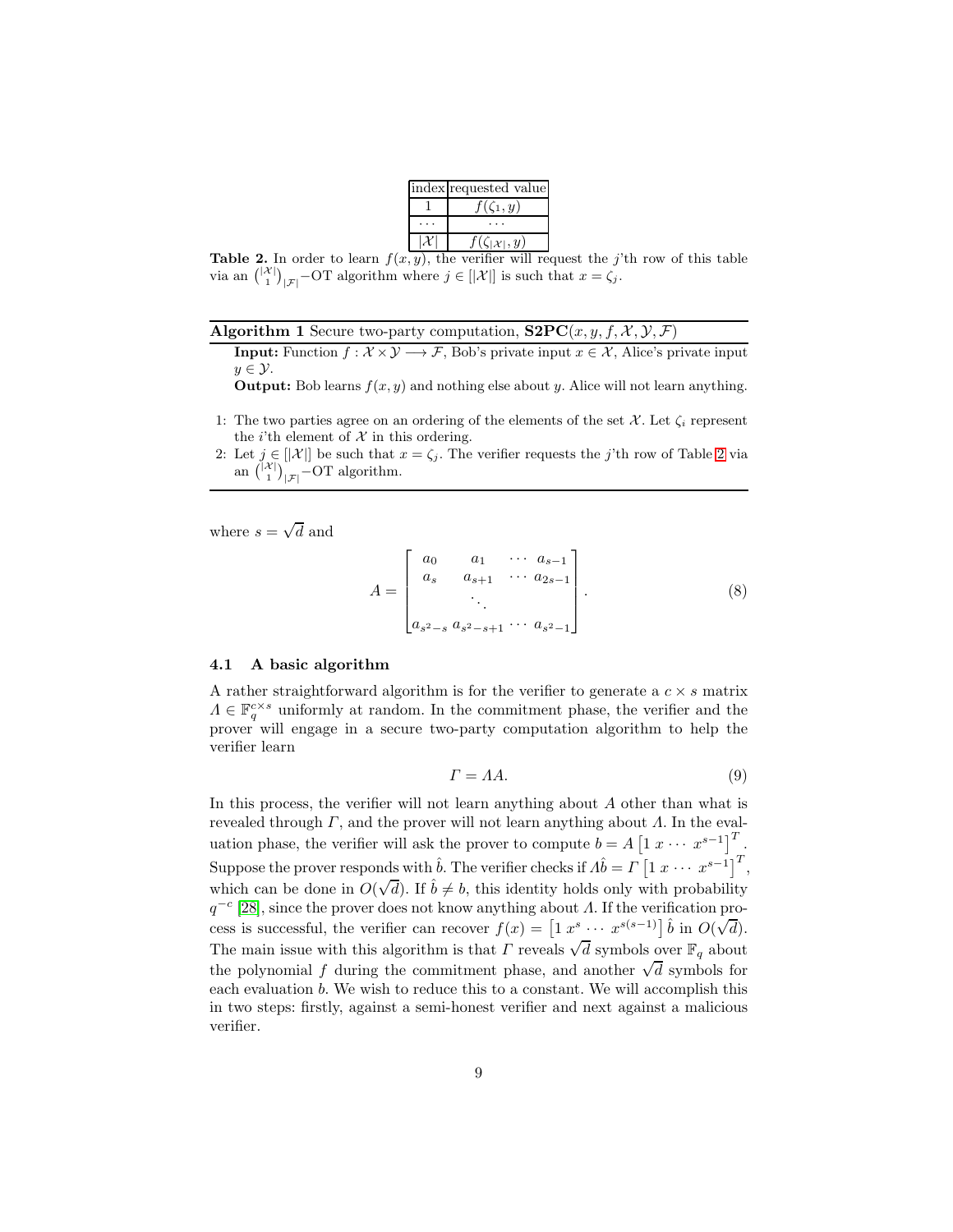#### 4.2 Improved privacy against a semi-honest verifier

In order to improve the privacy of this algorithm, the prover will generate a polynomial g of degree  $d-1$  uniformly among all polynomials of degree  $d-1$ over  $\mathbb{F}_q$ . In the commitment phase, instead of directly committing to f, the prover will commit to both  $h = f + g$  and g. Let A and B represent the  $s \times s$ matrices corresponding to the polynomials  $f$  and  $g$ , constructed similarly to  $(8)$ . If both commitments have the same structure as in [\(9\)](#page-8-2), the verifier will be able to gain substantial information about the matrix  $A$  by choosing his two secret matrices to be linearly dependent. To prevent this, the protocol will require the prover to commit to  $A + B$  "from left" as in [\(9\)](#page-8-2), whereas the commitment to B will be done from right. More concretely, the verifier and the prover will engage in a secure two-party computation algorithm to help the verifier learn

$$
\Gamma = A(A + B),
$$
  
\n
$$
\Omega = B\Theta^T,
$$
\n(10)

for two  $c \times s$  secret matrices  $\Lambda$  and  $\Theta$  generated randomly by the verifier. To gain intuition on how this helps with preserving the privacy of  $A$ , it helps to think of  $c = 1$ . Knowing any single linear combination of the rows of  $A + B$  and any single linear combination of the columns of B cannot reveal more than one symbol over  $\mathbb{F}_q$  about the elements of the matrix A. This argument will be made precise in the analysis of privacy of the Info-Commit. In the evaluation phase, the prover will be required to compute

$$
v = (A + B) [1 x \cdots x^{s-1}]^{T},
$$
  
\n
$$
u = [1 x^{s} \cdots x^{s(s-1)}] B.
$$
\n(11)

Suppose the prover responds with  $\hat{v}$  and  $\hat{u}$ . The verifier will check the correctness of each result via two parities

$$
\Gamma \left[ 1 \ x \cdots \ x^{s-1} \right]^T = \Lambda \hat{v},
$$
  
\n
$$
\left[ 1 \ x^s \ \cdots \ x^{s(s-1)} \right] \Theta^T = \hat{u} \Omega.
$$
 (12)

If both verification tests are successful, the verifier will recover

$$
\hat{h}(x) = \left[1 \ x^s \ \cdots \ x^{s(s-1)}\right] \hat{v},
$$

$$
\hat{g}(x) = \hat{u} \left[1 \ x \ \cdots \ x^{s-1}\right]^T.
$$
\n(13)

He will then find  $\hat{f}(x) = \hat{h}(x) - \hat{q}(x)$  and will accept  $\hat{f}(x)$  as the correct evaluation of  $f(x)$ . This algorithm guarantees the verifiability of the results with high probability following a similar analysis to [\[28\]](#page-19-16). Nonetheless, the privacy only holds as long as  $(A, \Theta)$  are generated randomly, i.e., if the verifier is semi-honest. We will overcome this limitation in the next subsection.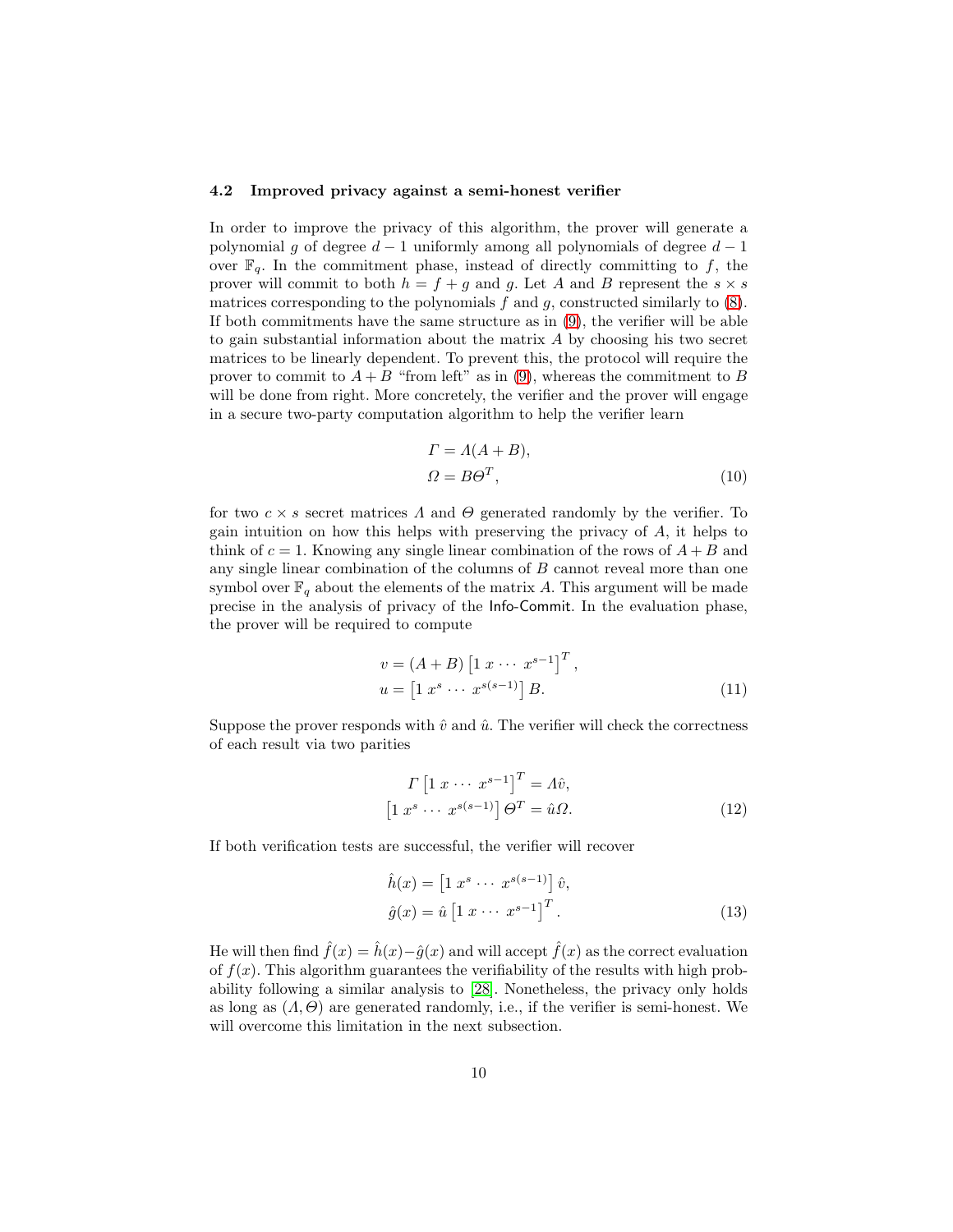#### 4.3 Improving privacy against a malicious verifier

If both parties follow this protocol as described, the verifier will only learn a constant number of symbols about the polynomial f upon observing  $(\Gamma, \Omega)$  and the pair  $(v, u)$  for a constant number of inputs (see the analysis of privacy in Section [6\)](#page-14-0). However, a malicious verifier may deviate from this protocol by choosing Λ and  $\Theta$  in a deterministic manner. To elaborate on this, suppose  $c = 1$  and the verifier chooses  $\Lambda$  as the standard unit vector  $\Lambda = [1 \ 0 \ \cdots \ 0]$ . This helps him learn  $\Gamma = A_1 + B_1$ , the first row of the matrix  $A + B$ . Subsequently, in the evaluation phase, he requests the  $(v, u)$  pair for  $x = 0$ . Based on this, he can learn  $u = B_1$ , which is the first row of the matrix B. He will then proceed to subtract  $\Gamma - u$  in order to find the first row of the matrix A, which reveals  $\sqrt{d}$ symbols about the polynomial f.

We will propose a mechanism to resolve this threat. Suppose the verifier requests the  $(v, u)$  pair for m different inputs  $x_1, \dots, x_m$ . Define the matrices X and  $Y$  as

$$
X = \begin{bmatrix} 1 & x_1 & \cdots & x_1^{s-1} \\ \cdots & \cdots & & \\ 1 & x_m & \cdots & x_m^{s-1} \end{bmatrix},
$$
  
\n
$$
Y = \begin{bmatrix} 1 & x_1^s & \cdots & x_1^{s(s-1)} \\ \cdots & \cdots & & \\ 1 & x_m^s & \cdots & x_m^{s(s-1)} \end{bmatrix},
$$
 (14)

and let the matrices  $U$  and  $V$  be the concatenation of the vectors  $u$  and  $v$  for all  $x \in \{x_1, \dots, x_m\}$ . In other words,

<span id="page-10-1"></span><span id="page-10-0"></span>
$$
V = (A + B)XT,
$$
  
\n
$$
U = YB.
$$
\n(15)

Since after m rounds of evaluation, the verifier learns both  $\Gamma = \Lambda(A + B)$  and  $U = YB$ , the prover must ensure that the matrices  $\Lambda$  and Y do not contain any linear dependencies among their rows. Otherwise, this linear dependency can be exploited to extract substantial amount of information about the matrix A as outlined in the example above. Since  $rank(Y) = m$  and  $rank(\Lambda) = c$ (with high probability for randomly chosen  $\Lambda$ ), the prover must be ensured that  $rank(Y||A) = c + m$  where || denotes the vertical concatenation of the two matrices. Similarly, we must have that  $rank(X||\Theta) = c+m$ . To accomplish this, we restrict the matrices  $\Lambda$  and  $\Theta$  to have the same Vandermonde structures as the matrices Y and X, respectively. In other words,  $\Lambda$  and  $\Theta$  must be of the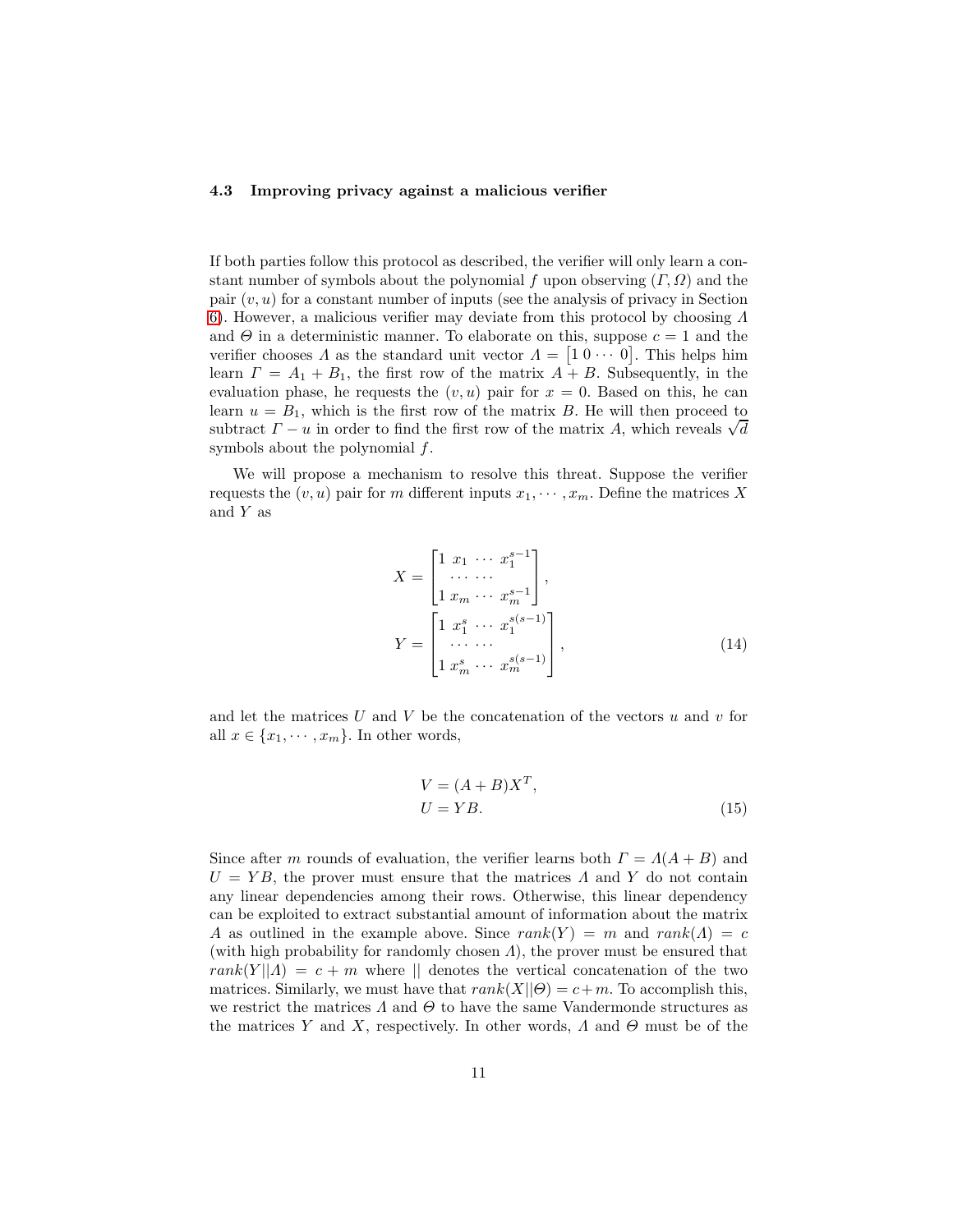<span id="page-11-2"></span><span id="page-11-0"></span> $\Lambda =$  $\lceil$  $\overline{\phantom{a}}$  $1 \lambda_1^s \cdots \lambda_1^{s(s-1)}$ · · · · · ·  $1 \lambda_c^s \cdots \lambda_c^{s(s-1)}$ 1  $\vert \cdot$  $\varTheta =$  $\lceil$  $\overline{1}$  $1 \theta_1 \cdots \theta_1^{s-1}$ · · · · · ·  $1 \theta_c \cdots \theta_c^{s-1}$ 1  $\left| \begin{array}{ccc} \cdot & \quad & \quad & \quad (16) \end{array} \right|$ 

Note that as long as

$$
|\{\lambda_1, \cdots, \lambda_c, x_1, \cdots, x_m\}| = |\{\theta_1, \cdots, \theta_c, x_1, \cdots, x_m\}| = c + m,
$$
 (17)

the two rank requirements will be satisfied. Note also that without loss of generality, we can assume that  $\lambda_i \neq \lambda_j$ ,  $\theta_i \neq \theta_j$  and  $x_i \neq x_j$  for  $i \neq j$ , since the verifier cannot benefit form receiving the same evaluation twice. Restricting the structure of  $\Lambda$  and  $\Theta$  as opposed to choosing them uniformly at random over  $\mathbb{F}_q^{c \times s}$  would mean that the prover now has some side information about these matrices which he can utilize to bypass the verification test. Fortunately, the analysis in Section [6](#page-14-0) shows that this probability remains sufficiently small.

It is left to convince the prover that [\(17\)](#page-11-0) holds. For this purpose, we designate a set  $S \subseteq \mathbb{F}_q$  of prohibited values from which the elements  $\lambda_i$  and  $\theta_i$  can be chosen. "Prohibited" means that in the evaluation phase, the verifier is not permitted to delegate the evaluation of the function  $f$  at any member of  $S$  to the prover. For instance, the verifier could provide an upper-bound  $\xi$  on its input values to the prover, and then  $S \subseteq \mathbb{F}_q$  could be chosen as a sufficiently large interval whose smallest member is strictly larger than  $\xi$ .

#### 4.4 Considerations regarding the size of the field

The privacy of Info-Commit as analyzed in Section [6](#page-14-0) relies on the fact that the set  $\{\alpha^s | \alpha \in S\}$  is of the same size as S where S is the set of prohibited values. This property holds if the function  $g(x) = x^s$  is a permutation over  $\mathbb{F}_q$  which is the case if  $gcd(s, q - 1) = 1$ . It is also important that there exists a prohibited subset of  $\mathbb{F}_q$  of sufficiently large size. To ensure this, either the verifier should set his upper bound  $\xi$  appropriately, or the field size should be increased once the verifier provides the upper-bound. Of course, this adjustment must be done without violating the first property.

## 5 Formal Description of Info-Commit

<span id="page-11-1"></span>The formal description of the four functions of Info-Commit, namely Commit, Eval, Verify and Recovery are provided in Algorithms [2,](#page-12-0)[3,](#page-13-0)[4](#page-13-1) and [5.](#page-13-2) Theorem [1](#page-11-1) establishes that Info-Commit satisfies the requirements of an informationtheoretically verifiable and private protocol for commitment and verification.

form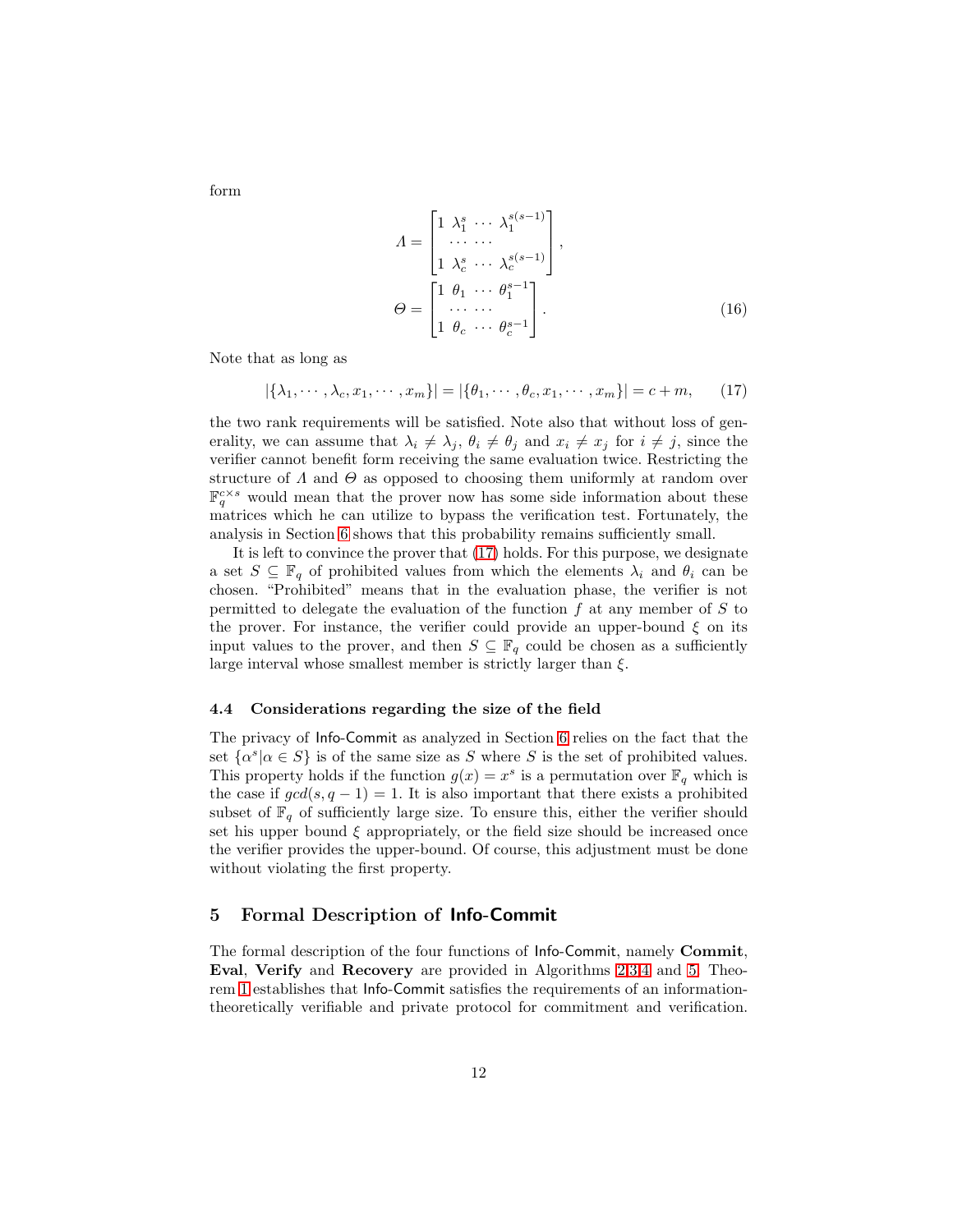Theorem 1. Info-Commit as described by the Commit, Eval, Verify and Recovery Algorithms [2,](#page-12-0)[3](#page-13-0)[,4](#page-13-1) and [5](#page-13-2) satisfies the correctness, soundness, privacy and efficiency requirements as stated in Definition [2.](#page-4-0) Specifically,

- If the prover is honest, the verifier will accept the results with probability 1.
- $-$  The probability that the prover can pass the verification process with a false result is negligible,

$$
\mathbb{P}(\text{Verify}(x, \hat{val}, \text{VK}, K_v) = 1, \hat{val} \neq val) \leq \frac{2}{r^c}.\tag{18}
$$

- The verifier only learns  $O(m^2)$  symbols about the coefficients of the polynomial f after he receives  $(VK, val_1, \dots, val_m)$  for any choice of  $K_v$  and any m input values  $x_1, \cdots, x_m$ .

$$
H_q(a_0, \cdots, a_{d-1} | VK, (x_1, val_1), \cdots, (x_m, val_m)) = d - O(m^2).
$$
 (19)

- The complexity of the verifier per evaluation round is  $O(\sqrt{d})$ ,

$$
\mathcal{C}_{\text{Verify}} + \mathcal{C}_{\text{Recovery}} = O(\sqrt{d}).\tag{20}
$$

– The complexity of the prover per evaluation round is  $O(d)$ ,

$$
\mathcal{C}_{\mathbf{Eval}} = O(d). \tag{21}
$$

<span id="page-12-0"></span>Algorithm 2 The commitment function,  $\text{Commit}(a_0, \dots, a_{d-1}, K_v, K_p)$ 

**Input:** The prover's private polynomial coefficients,  $a_0, \dots, a_{d-1}$ , the verifier's secret key,  $K_v$ , the prover's secret key,  $K_p$ .

**Output:** The verifier learns the verification key  $VK = (T, \Omega)$ .

- 1: The verifier sends an upper-bound  $\xi$  on its maximum input to the prover. The two parties agree on a prohibited set  $S \subset \mathbb{F}_q$  of size  $r(s-1)$  where  $s = \sqrt{d}$  and r is a small positive integer (for instance,  $r = 10$ ). Every element of S must be greater than  $\xi$ .
- 2: The prover generates a random polynomial q of degree  $d-1$  with matrix representation B. Let  $h = f + g$  and  $K_p = B$ .
- 3: The verifier chooses c distinct elements of S uniformly at random, named  $\lambda_1, \cdots, \lambda_c$ where c is a small positive integer (for instance,  $c = 10$ ). Similarly, he chooses  $\theta_1, \cdots, \theta_c$ . Let  $K_v = (\lambda_1, \cdots, \lambda_c, \theta_1, \cdots, \theta_c)$  and define  $\Lambda$  and  $\Theta$  as in [\(16\)](#page-11-2).
- 4: The two parties run c instances of  $S2PC(\alpha, A + B, \eta_1, S, \mathbb{F}^{s \times s}, \mathbb{F}^s)$  for  $\alpha \in \{\lambda_i | i \in \mathbb{F}^s\}$ [c]} where  $\eta_1(\alpha, A + B) := [1 \alpha^s \cdots \alpha^{s(s-1)}] (A + B)$ . The verifier thus learns  $\Gamma = A(A + B).$
- 5: The two parties run c instances of  $S2PC(\alpha, B, \eta_2, S, \mathbb{F}^{s \times s}, \mathbb{F}^s)$  for  $\alpha \in {\theta_i | i \in [c]}$ where  $\eta_2(\alpha, B) := B \left[ 1 \alpha \cdots \alpha^{s-1} \right]^T$ . The verifier thus learns  $\Omega = B\Theta^T$ .
- 6: Let  $VK = (T, \Omega)$  be the verification key.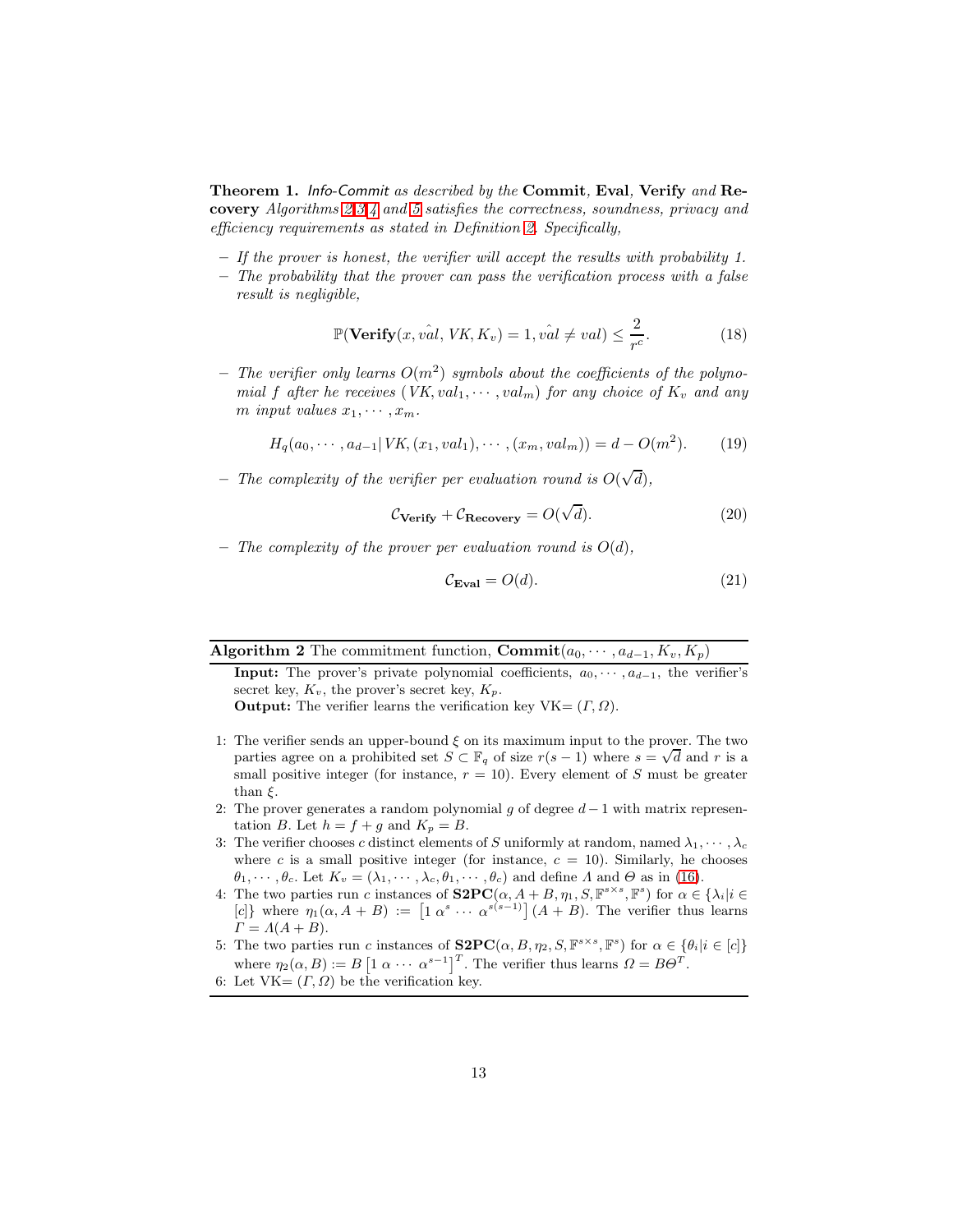### Algorithm 3 The evaluation function,  $\text{Eval}(x, a_0, \dots, a_{d-1}, K_p)$

**Input:** The coefficients of the polynomial,  $a_0, \dots, a_{d-1}$ , the prover's secret key,  $K_p = B$ , the input to the polynomial, x. **Output:**  $val = (v, u)$ .

The prover evaluates

<span id="page-13-0"></span>
$$
v = (A + B) [1 x \cdots x^{s-1}]^{T},
$$
  
\n
$$
u = [1 x^{s} \cdots x^{s(s-1)}] B,
$$
\n(22)

and returns  $val = (v, u)$  to the verifier.

Algorithm 4 The verification function,  $Verify(x, val, VK, K_v)$ 

Input: The input to the polynomial,  $x$ , the evaluation provided by the prover,  $v\hat{a}l = (\hat{v}, \hat{u})$ , the (secret) verification key, VK=  $(\Gamma, \Omega)$ , and the verifier's secret key,  $K_v$ .

**Output:** The verifier either accepts or rejects  $v\hat{a}l$ .

The verifier checks the two parities

<span id="page-13-1"></span>
$$
\Gamma \left[ 1 \; x \; \cdots \; x^{s-1} \right]^T = A \hat{v},
$$
\n
$$
\left[ 1 \; x^s \; \cdots \; x^{s(s-1)} \right] \Theta^T = \hat{u} \Omega.
$$
\n
$$
(23)
$$

If either parity fails, then Verify returns 0 (rejected), otherwise, it returns 1.

Algorithm 5 The recovery function,  $\textbf{Recovery}(x, val)$ 

**Input:** The input to the polynomial,  $x$ , and the evaluation provided by the prover,  $val = (\hat{v}, \hat{u}).$ 

**Output:** The evaluation of the polynomial  $\hat{f}(x)$  based on  $v\hat{a}l$ .

If **Verify** returns 1, the verifier will compute  $\hat{h}(x)$  and  $\hat{g}(x)$  based on

<span id="page-13-2"></span>
$$
\hat{h}(x) = \begin{bmatrix} 1 & x^s & \cdots & x^{s(s-1)} \end{bmatrix} \hat{v}
$$
\n
$$
\hat{g}(x) = \hat{u} \begin{bmatrix} 1 & x & \cdots & x^{s-1} \end{bmatrix}^T. \tag{24}
$$

and finds  $\hat{f}(x) = \hat{h}(x) - \hat{g}(x)$ .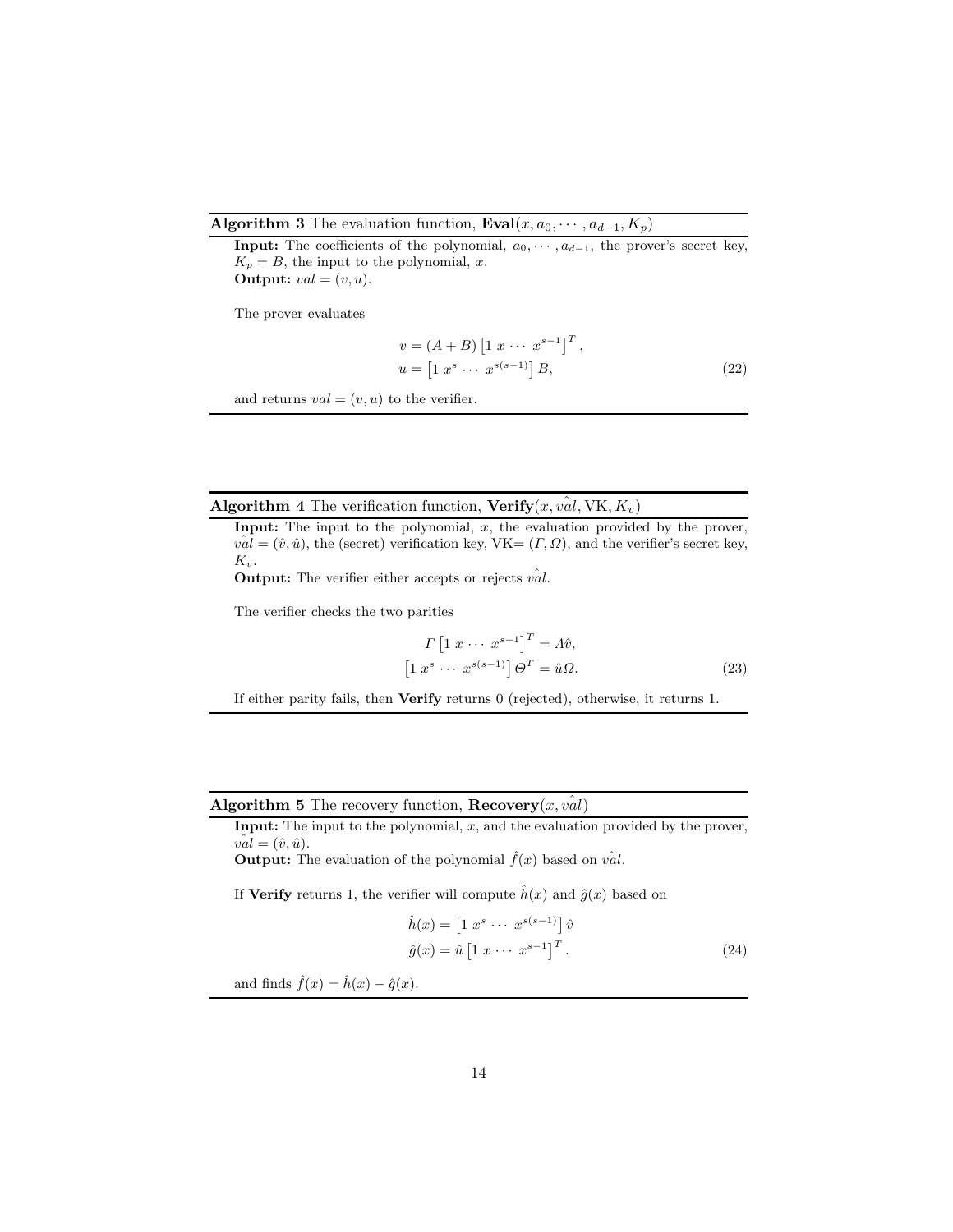## <span id="page-14-0"></span>6 The Analysis of Info-Commit

Correctness. If the prover is honest, he will provide the evaluations of the same polynomial  $f$  that he has committed to. Consequently, in the verification phase, identities [\(23\)](#page-13-1) trivially hold and the recovered value is equal to  $h(x)-g(x) = f(x)$ as desired.

**Efficiency**. The verification can be done in  $O(\sqrt{d})$  since it only requires multiplying  $c \times s$  matrices by vectors of length  $s = \sqrt{d}$ . The recovery can be done in  $O(\sqrt{d})$  since the main operation in this phase is inner products of vectors of  $O(\sqrt{d})$ length s. Therefore, the overall complexity of the verifier in the evaluation phase is  $O(\sqrt{d})$ . The prover, on the other hand, must compute the two vectors v and u according to [\(22\)](#page-13-0) which can be done in  $O(d)$ .

Soundness. The analysis of soundness relies on the fact that the prover learns nothing about the secret values  $\lambda_i, \theta_i, i \in [c]$ , during the commitment phase. This follows from the property that the oblivious transfer algorithms in [\[13](#page-19-1)[,14\]](#page-19-2) provide perfect privacy for the receiver. Without loss of generality we can assume that the prover has committed to the correct polynomial  $f$ . If not, we simply use the letter  $f$  to denote the polynomial that the prover has committed to, and expect the soundness property to hold with respect to this  $f$ . Note that such a polynomial of degree  $d-1$  exists regardless of how the prover responds to the queries in the commitment phase.

Remember that for each input  $x$ , the prover is required to provide the verifier with two vectors u and v as defined in  $(22)$ . Here, we analyze the probability that a malicious prover can pass the verification test [\(23\)](#page-13-1) with a  $\hat{v} \neq v$  ( $\hat{u} \neq u$ ) and show that this probability is negligible. Let  $(V, U)$  denote a random variable from which the prover draws the evaluation  $(\hat{v}, \hat{u})$ . Note that  $(V, U)$  is independent of  $(A, \Theta)$ . The probability that the prover can pass the first verification test with an incorrect result is given by

$$
p_v = \mathbb{P}\Big(\Gamma\left[1 \; x \; \cdots \; x^{s-1}\right]^T\Big) = A\mathcal{V}, \mathcal{V} \neq v\Big)
$$
  
=  $\mathbb{P}\Big(A(\mathcal{V} - v) = \mathbf{0}, \mathcal{V} \neq v\Big),$  (25)

where the randomness is with respect to  $(A, \Theta, \mathcal{V}, \mathcal{U})$ . We need an upper-bound on  $p_v$  that holds for any x and any A, B. Define  $[\gamma_0, \cdots, \gamma_{s-1}] = \mathcal{V} - v$ . We can see this vector as the coefficients of a polynomial of degree s−1. The last equation is then the probability that the prover can provide a nontrivial polynomial of degree  $s-1$  such that all  $\lambda_i^s$ ,  $i \in [c]$ , are the roots of this polynomial. Note that the polynomial  $\gamma(x) = \gamma_0 + \gamma_1 x + \cdots + \gamma_{s-1} x^{s-1}$  has at most  $s-1$  roots in the set  $S' = \{y^s | y \in S\}$ . Note also that all the terms  $\lambda_i^s, i \in [c]$ , are distinct. This is because the field size q is chosen in such a way that  $gcd(s, q - 1) = 1$ . As a result, the function  $e(x) = x^s$  is a permutation, and the set S' has  $r(s-1)$ distinct elements. Let  $T \subseteq S'$  of size at most  $|T| \leq s - 1$  represent the roots of the polynomial  $\gamma(x)$  that are in S'. In other words,  $t \in T$ , if and only if  $\gamma(t) = 0$ and  $t \in S'$ . We are interested in the probability that  $\lambda_i^s \in T$ ,  $\forall i \in [c]$ . Since  $\mathcal V$  is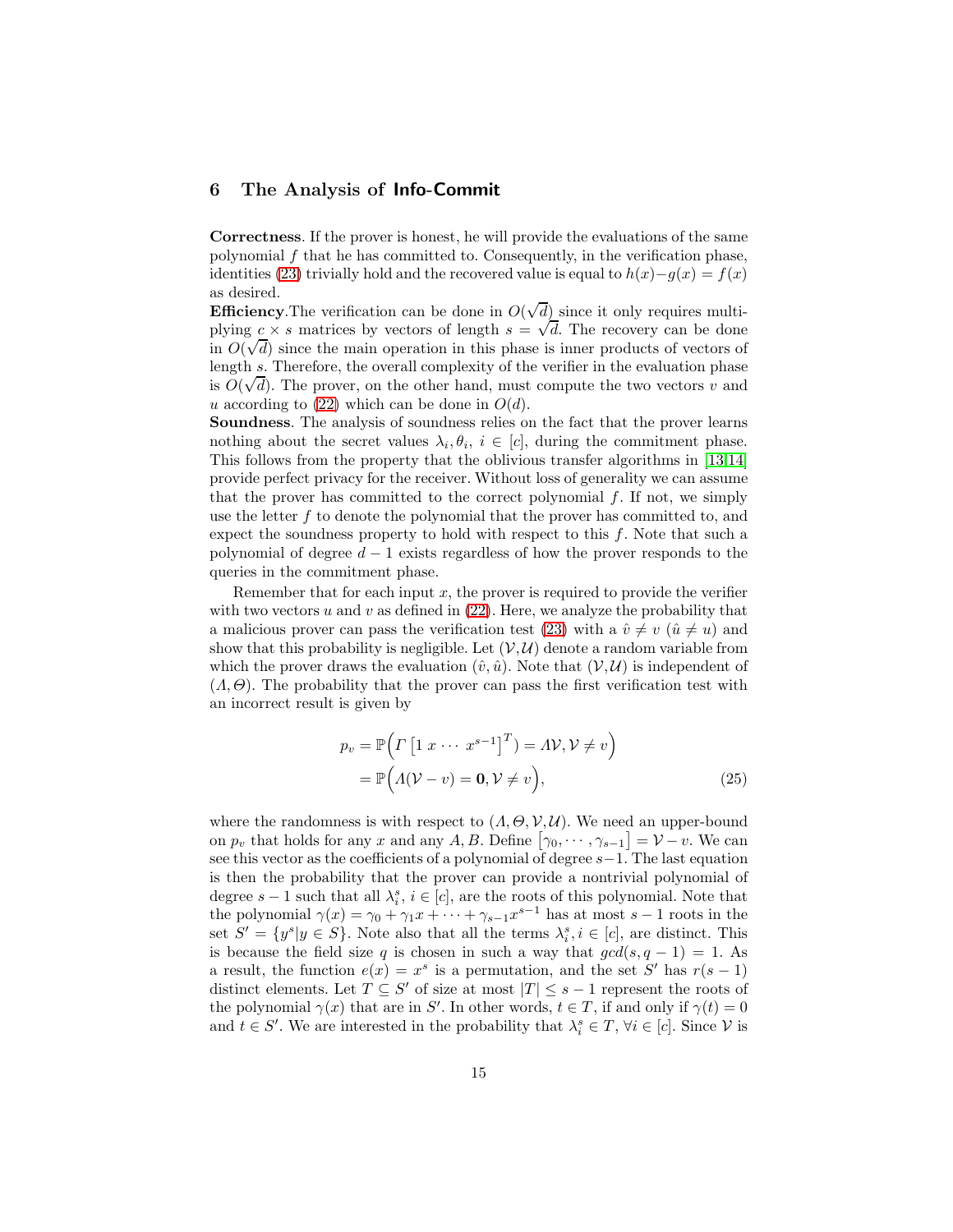independent of  $\Lambda$ , so is the set T, we can therefore bound  $p_v$  as

$$
p_v = \mathbb{P}(\lambda_i^s \in T, \forall i \in [c]) \le \frac{\binom{s-1}{c}}{\binom{r(s-1)}{c}} \le \frac{(s-1)}{r(s-1)}\binom{c}{r} = \frac{1}{r^c}.\tag{26}
$$

Similarly, one can bound the probability that the prover can pass the second verification test with  $\hat{u} \neq u$  as  $p_u \leq \frac{1}{r^c}$ . As a result,

$$
\mathbb{P}(\text{Verify}(x, \hat{val}, \text{VK}, K_v) = 1, \hat{val} \neq val) \leq p_u + p_v \leq \frac{2}{r^c}.\tag{27}
$$

For instance, by choosing  $r = 10$  and  $c = 10$ , this probability can be reduced to  $2 \times 10^{-10}$ .

The next two lemmas will help us establish the privacy of Info-Commit.

**Lemma 1.** Let c, d, s be three positive integers such that  $c, d \leq s$ . Let E be an  $s \times s$  random matrix uniformly distributed over  $\mathbb{F}_q^{s \times s}$ . Let F and G be arbitrary full-rank  $c \times s$  and  $s \times d$  matrices respectively. Then

<span id="page-15-0"></span>
$$
H_q(FE|EG) \ge cs - cd.
$$
\n(28)

*Proof.* Since, G is full-rank, we have that EG is uniformly distributed over  $\mathbb{F}_q^{s \times d}$ and as a result,  $H_q(EG) = sd$ . So, we only need to prove that  $H_q(FE, EG) \ge$  $cs + sd - cd$ . Let  $\overline{L} \in \mathbb{F}_q^{s^2}$  be a column vector obtained from the vertical concatenation of the columns of E, such that  $L_{i+sj} = E_{i,j}$  for all  $i \in [0 : s-1]$ ,  $j \in [0:s-1]$ . Let  $\mathcal{F} = \mathbf{I}_{s \times s} \otimes F$  where  $\mathbf{I}_{s \times s}$  is the  $s \times s$  identity matrix and  $\otimes$ denotes the Kronecker product. Let  $\mathcal{G} = G^T \otimes \mathbf{I}_{s \times s}$ . Since the two vectors  $\mathcal{F}L$ and  $GL$  are rearrangements of the the two matrices  $FE$  and  $EG$ , respectively, we have that  $H_q(FE, EG) = H_q(\mathcal{F}L, \mathcal{G}L)$ . The proof follows from the fact that the  $(c+d)s$  by  $s^2$  matrix  $\mathcal{H} = \mathcal{F}||\mathcal{G}$  obtained from vertical concatenation of  $\mathcal{F}$ and G has rank at least  $(c + d)s - cd$  as long as F and G are full-rank (See Lemma [3](#page-20-3) in the appendix).

**Lemma 2.** Let E, F, G be three random variables with alphabets  $\mathcal{E}, \mathcal{F}, \mathcal{G}$ , satisfying the Markov chain  $E \leftrightarrow F \leftrightarrow G$ . Let  $h : \mathcal{E} \times \mathcal{G} \rightarrow \mathcal{W}$  be an arbitrary function. Then, we have

<span id="page-15-1"></span>
$$
H(E|F, h(E, G)) \ge \min_{g \in \mathcal{G}} H(E|F, h(E, g))
$$
\n(29)

Proof. The following chain of inequalities prove the claim.

$$
H(E|F, h(E, G)) \ge H(E|F, G, h(E, G))
$$
\n<sup>(30)</sup>

$$
=\sum_{g\in\mathcal{G}}p(G=g)H(E|F,G=g,h(E,g))\tag{31}
$$

$$
\geq \min_{g \in \mathcal{G}} H(E|F, G = g, h(E, g)) = \min_{g \in \mathcal{G}} H(E|F, h(E, g)). \quad (32)
$$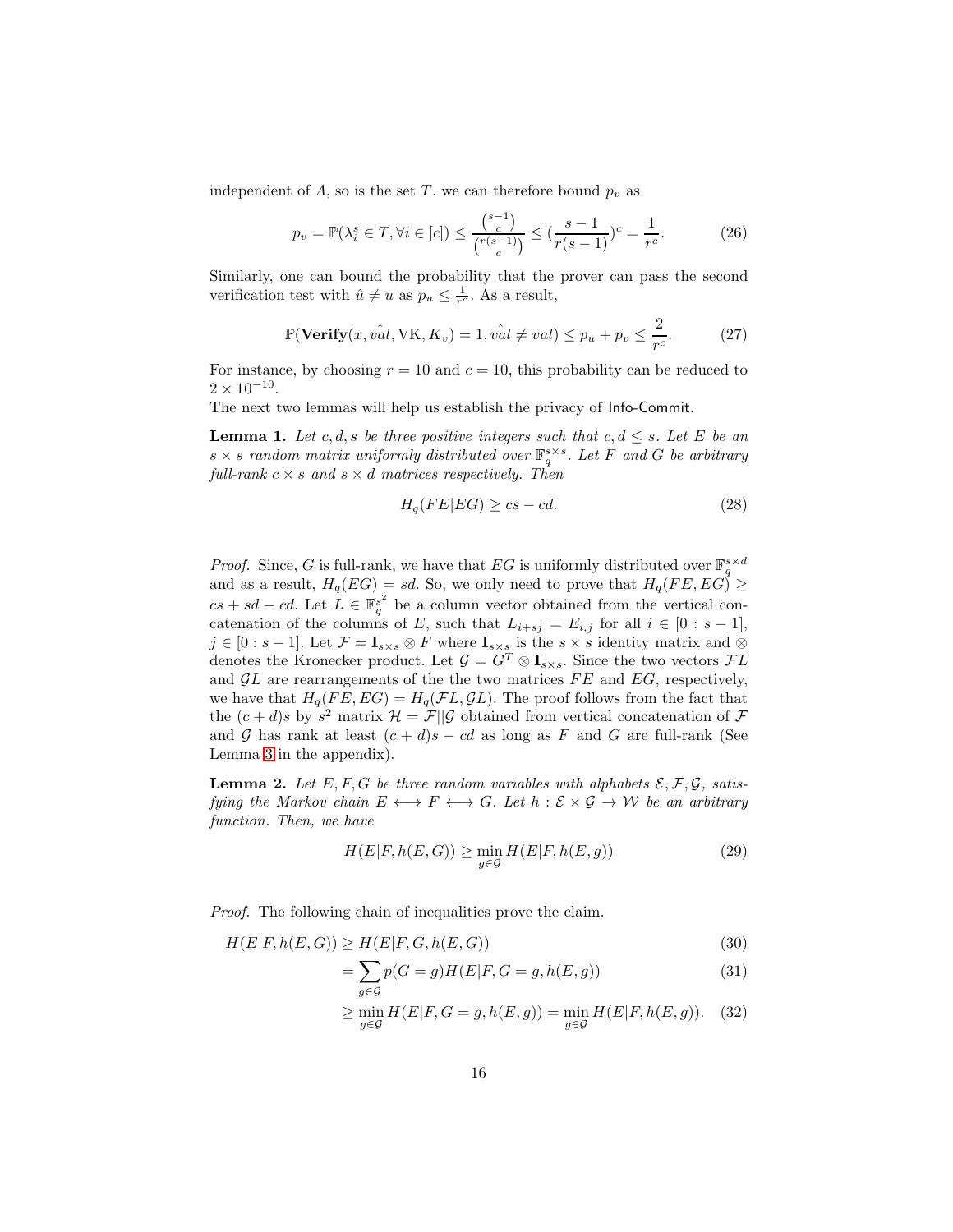Note that the first inequality is due to Property 2 of entropy terms in the preliminaries, and the last inequality follows from Property 4. Specifically, since  $E \longleftrightarrow F \longleftrightarrow G$  forms a Markov chain, then  $E \longleftrightarrow (F, h(E, g)) \longleftrightarrow G$  forms a Markov chain too, which allows us to drop  $G = g$  from conditioning.

**Privacy**. We prove that after m rounds of evaluation, the verifier learns at most  $(m+c)^2$  symbols over  $\mathbb{F}_q$  about the matrix A which represents the polynomial f. The analysis of privacy relies on the fact that the verifier learns nothing about  $(A + B, B)$  in the commitment phase except for what is implied via  $(\Gamma, \Omega)$ . This follows because the secure two-party computation algorithm in [\[13](#page-19-1)[,14\]](#page-19-2) provides perfect privacy for the sender except with negligible probability. The analysis also makes use of the fact that the  $\lambda_i$  and  $\theta_i$  values in the commitment phase are chosen from a "prohibited" set. As a result of this, the matrices  $\Lambda || Y$  and  $\Theta || X$ will be full-rank. Note that the verifier cannot benefit from selecting  $x_i = x_j$ , i.e., requesting the same evaluation point twice. Similarly, he cannot benefit from setting  $\lambda_i = \lambda_j$  or  $\theta_i = \theta_j$ . Therefore, without loss of generality, we can assume that  $rank(A||Y) = rank(\Theta||X) = m + c$ .

First, we assume that the privacy of the transmitter in the OT algorithm is perfect. At the end of the proof, we will show that the negligible probability that the privacy of the transmitter in the OT algorithm is compromised does not make a fundamental difference in our analysis. For  $(X, Y, V, U)$  defined as in  $(14),(15)$  $(14),(15)$  $(14),(15)$ , we want to show that

<span id="page-16-0"></span>
$$
H_q(A|V, U, \Gamma, \Omega) \ge d - (m + c)^2,
$$
\n(33)

for any choice of the evaluation points  $x_1, \dots, x_m$  and for any choice of  $\theta_1, \dots, \theta_c$ ,  $\lambda_1, \dots, \lambda_c$ . We start by simplifying the left hand side of [\(33\)](#page-16-0).

$$
H_q(A|V, U, \Gamma, \Omega) = H_q(A|(A + B)X^T, YB, A(A + B), B\Theta^T)
$$
  
=  $H_q(A, (A + B)X^T, A(A + B)|(A + B)X^T, YB, A(A + B), B\Theta^T)$   
=  $H_q(A, BX^T, AB|(A + B)X^T, YB, A(A + B), B\Theta^T)$   
=  $H_q(BX^T, AB|(A + B)X^T, YB, A(A + B), B\Theta^T)$   
+  $H_q(A|BX^T, AB, (A + B)X^T, YB, A(A + B), B\Theta^T)$   
=  $H_q(BX^T, AB|(A + B)X^T, YB, A(A + B), B\Theta^T) + H_q(A|AX^T, AA),$  (34)

where the last equality follows from the fact that  $A$  is independent of  $B$ . The second term in the final expression can be easily bounded as

$$
H_q(A|AX^T, AA) = H_q(A) - H_q(AX^T, AA)
$$
  
\n
$$
\ge H_q(A) - H_q(AX^T) - H_q(AA) = d - ms - cs.
$$
 (35)

Therefore, we must show that the first term satisfies

$$
H_q(BX^T, AB|(A+B)X^T, YB, A(A+B), B\Theta^T) \ge ms + cs - (m+c)^2. \tag{36}
$$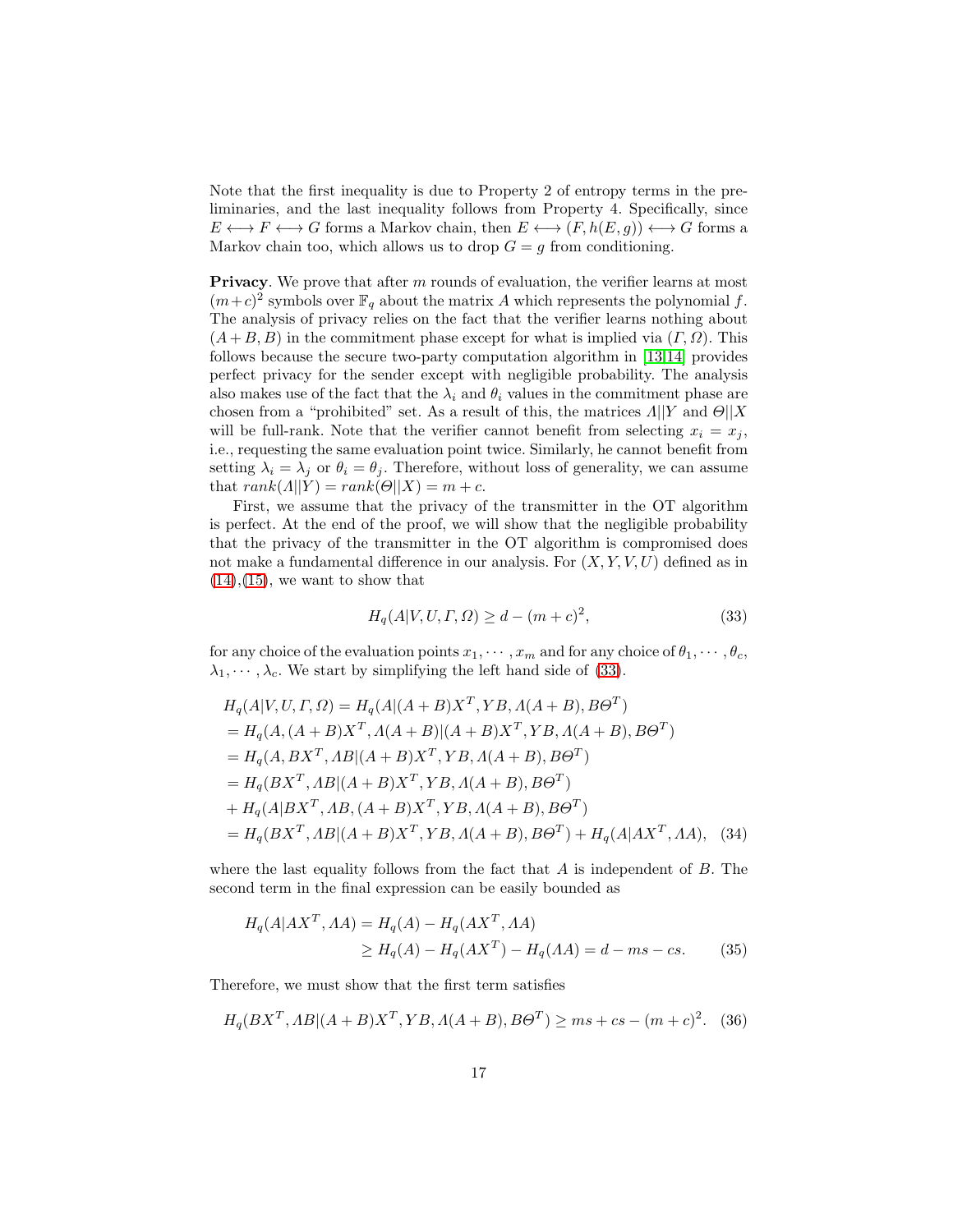Observe that  $((A+B)X^T, \Lambda(A+B))$  is independent of  $(BX^T, AB, YB, B\Theta^T)$ (because  $A + B$  is independent of B). So, by Property 3 of the entropy terms in the preliminaries, we have

$$
H_q(BX^T, AB|(A+B)X^T, YB, A(A+B), B\Theta^T) = H_q(BX^T, AB|YB, B\Theta^T).
$$
\n(37)

It is left to prove that  $H_q(BX^T, AB|YB, B\Theta^T) \geq ms + cs - (m+c)^2$ . Note that

$$
H_q(BX^T, AB|YB, B\Theta^T) = H_q(BX^T, AB, YB, B\Theta^T) - H_q(YB, B\Theta^T)
$$
  
=  $H_q(BX^T, B\Theta^T) + H_q(AB, YB|BX^T, B\Theta^T) - H_q(YB, B\Theta^T).$  (38)

Due to the fact that  $x_i$  and  $\theta_i$  values are chosen from two different sets, we know that  $\Theta||X$  is a full-rank matrix. Therefore,  $H_q(BX^T, B\Theta^T) = (c+m)s$ . Similarly, the matrix  $\Lambda || Y$  is full-rank, thus by Lemma [1](#page-15-0) we have  $H_q(\Lambda B, Y B | BX^T, B\Theta^T)$  $\geq (c+m)s - (c+m)^2$ . Also,  $H_q(YB, B\Theta^T) \leq H_q(YB) + H_q(B\Theta^T) = ms + cs.$ Therefore,  $H_q(BX^T, AB|YB, B\Theta^T) \geq ms + cs - (m+c)^2$ . This gives us the desired inequality  $H_q(A|V, U, \Gamma, \Omega) \geq d - (m + c)^2$ .

We proved that  $H_q(A|(A+B)X^T, YB, \Gamma, \Omega) \geq d - (m+c)^2$ , for every choice of the evaluation points  $x_1, \dots, x_m$ . Note that in general, the verifier may choose the evaluation points *after* observing the commitment  $(\Gamma, \Omega)$ . In other words, rather than assuming  $(X, Y)$  are arbitrary constants, we must treat them as random variables which satisfy the Markov chain  $(A, B) \longleftrightarrow (T, \Omega) \longleftrightarrow (X, Y)$ . But thanks to Lemma [2,](#page-15-1) since  $(\Gamma, \Omega)$  appear in the conditioning, we have

$$
H_q(A|(A+B)X^T, YB, \Gamma, \Omega) \ge \tag{39}
$$
\n
$$
\left[1 \ x_1 \ \cdots \ x_{s-1}^{s-1} \right]^T \left[1 \ x_1^s \ \cdots \ x_{s}^{s(s-1)}\right]
$$

$$
\min_{x_1, \cdots, x_m} H_q(A | (A + B) \begin{bmatrix} 1 & x_1 & \cdots & x_1^{s-1} \\ \cdots & \cdots & \cdots \\ 1 & x_m & \cdots & x_m^{s-1} \end{bmatrix}^T, \begin{bmatrix} 1 & x_1^s & \cdots & x_1^{s(s-1)} \\ \cdots & \cdots & \cdots \\ 1 & x_m^s & \cdots & x_m^{s(s-1)} \end{bmatrix} B, \Gamma, \Omega). \quad (40)
$$

Therefore, the analysis above also addresses the case where the evaluation points are chosen adaptively, after observing the commitment.

Finally, let us show that the negligible probability that the privacy of the transmitter is compromised in the OT protocol does not make any fundamental difference in the analysis above. Let  $(\Gamma^*, \Omega^*)$  represent the random variable that the verifier learns by the end of the commitment phase. The analysis in [\[31](#page-20-0)[,14,](#page-19-2)[13\]](#page-19-1) indicates that with overwhelming probability,  $(\Gamma^*, \Omega^*)$  does not reveal any more information about  $(A + B, B)$  than what is implied through  $(\Gamma, \Omega)$ . Put differently, with overwhelming probability, the sequence  $(\Gamma^*, \Omega^*) \longleftrightarrow (\Gamma, \Omega) \longleftrightarrow$  $(A + B, B)$  forms a Markov chain. Let T be a binary random variable that is equal to 1 if and only if this Markov chain holds. We know that  $P(T = 0) = \epsilon$ (see for instance, Theorem 1 in [\[31\]](#page-20-0)). Based on this, we can bound

$$
H_q(A|V, U, \Gamma^*, \Omega^*) \ge H_q(A|V, U, \Gamma^*, \Omega^*, T)
$$
  
=  $\mathbb{P}(T = 1)H_q(A|V, U, \Gamma, \Omega) + \mathbb{P}(T = 0)H_q(A|V, U, \Gamma^*, \Omega^*, T = 0)$   
 $\ge (1 - \epsilon)H_q(A|V, U, \Gamma, \Omega).$  (41)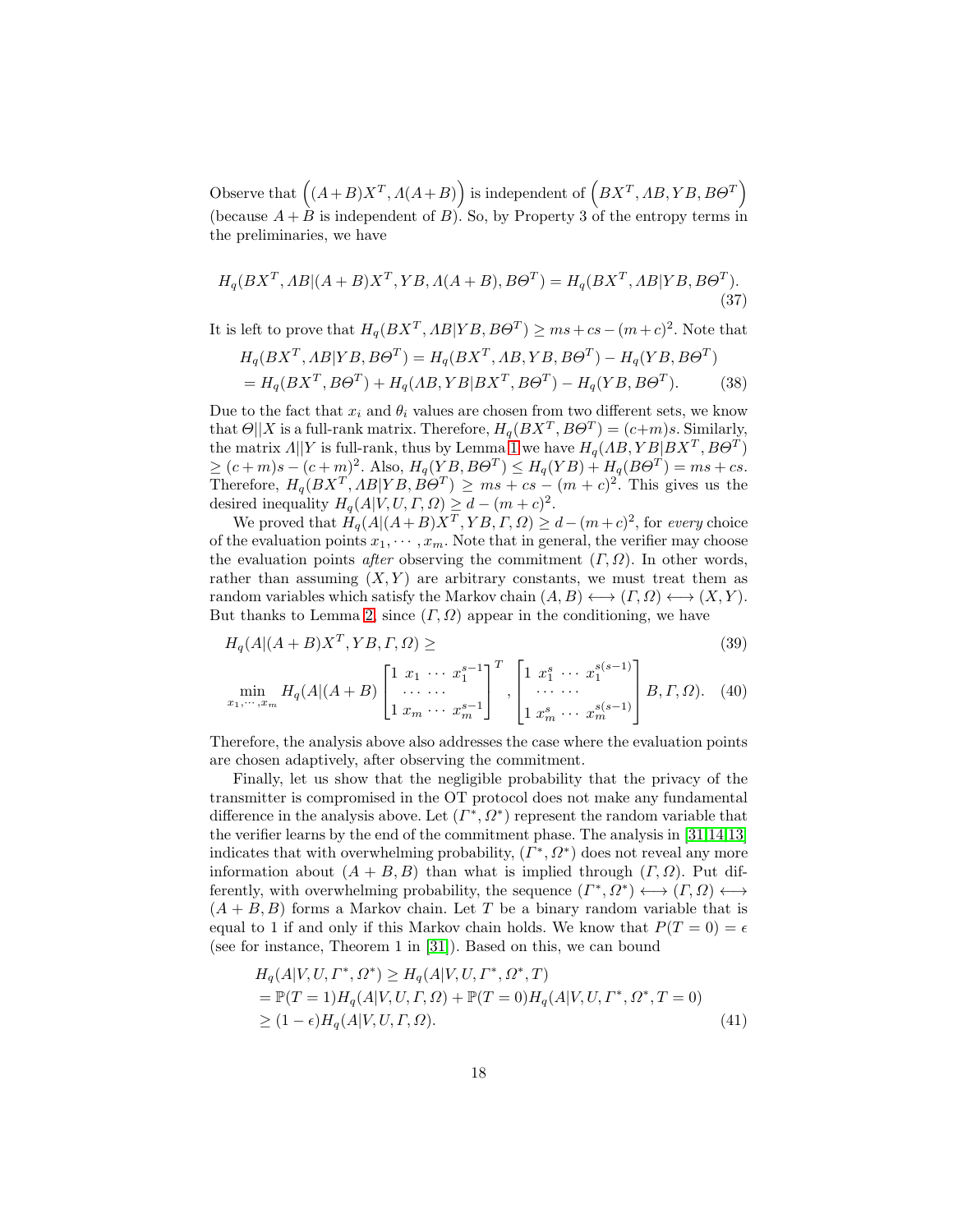Note that  $\epsilon$  can be made arbitrarily small by choosing a sufficiently large security parameter in the OT algorithm [\[31\]](#page-20-0). In particular, it can be made inversely proportional to d. Then

$$
H_q(A|V, U, \Gamma^*, \Omega^*) \ge H_q(A|V, U, \Gamma, \Omega) - O(1). \tag{42}
$$

Therefore, it suffices to show that  $H_q(A|V, U, \Gamma, \Omega) = d - O(m^2)$  which we accomplished in the first part of the proof.

## Acknowledgement

The authors would like to thank Mohammad Ali Maddah-Ali, Srivatsan Ravi and Ali Rahimi for the fruitful discussions and for revising the manuscript.

# <span id="page-18-0"></span>References

- 1. S. Goldwasser, Y. T. Kalai, and G. N. Rothblum, "Delegating computation: interactive proofs for muggles," in *Proceedings of the fortieth annual ACM symposium on Theory of computing*. ACM, 2008, pp. 113–122.
- <span id="page-18-1"></span>2. R. Gennaro, C. Gentry, and B. Parno, "Non-interactive verifiable computing: Outsourcing computation to untrusted workers," in *Annual Cryptology Conference*. Springer, 2010, pp. 465–482.
- <span id="page-18-2"></span>3. S. Benabbas, R. Gennaro, and Y. Vahlis, "Verifiable delegation of computation over large datasets," in *Annual Cryptology Conference*. Springer, 2011, pp. 111–131.
- <span id="page-18-3"></span>4. D. Fiore and R. Gennaro, "Publicly verifiable delegation of large polynomials and matrix computations, with applications," in *Proceedings of the 2012 ACM conference on Computer and communications security*. ACM, 2012, pp. 501–512.
- <span id="page-18-4"></span>5. B. Libert, S. C. Ramanna, and M. Yung, "Functional commitment schemes: From polynomial commitments to pairing-based accumulators from simple assumptions," in *43rd International Colloquium on Automata, Languages, and Programming (ICALP 2016)*. Schloss Dagstuhl-Leibniz-Zentrum fuer Informatik, 2016.
- <span id="page-18-5"></span>6. A. Kate, G. M. Zaverucha, and I. Goldberg, "Constant-size commitments to polynomials and their applications," in *International Conference on the Theory and Application of Cryptology and Information Security*. Springer, 2010, pp. 177–194.
- <span id="page-18-6"></span>7. S. Li, M. Yu, S. Avestimehr, S. Kannan, and P. Viswanath, "Polyshard: Coded sharding achieves linearly scaling efficiency and security simultaneously," *arXiv preprint arXiv:1809.10361*, 2018.
- <span id="page-18-7"></span>8. B. Chor, S. Goldwasser, S. Micali, and B. Awerbuch, "Verifiable secret sharing and achieving simultaneity in the presence of faults," in *26th Annual Symposium on Foundations of Computer Science (sfcs 1985)*. IEEE, 1985, pp. 383–395.
- <span id="page-18-8"></span>9. Q. Zheng and S. Xu, "Secure and efficient proof of storage with deduplication," in *Proceedings of the second ACM conference on Data and Application Security and Privacy*. ACM, 2012, pp. 1–12.
- <span id="page-18-10"></span><span id="page-18-9"></span>10. J. Benet, D. Dalrymple, and N. Greco, "Proof of replication," *Protocol Labs*, 2017.
- 11. C. Cachin, C. Crépeau, and J. Marcil, "Oblivious transfer with a memory-bounded receiver," in *Proceedings 39th Annual Symposium on Foundations of Computer Science (Cat. No. 98CB36280)*. IEEE, 1998, pp. 493–502.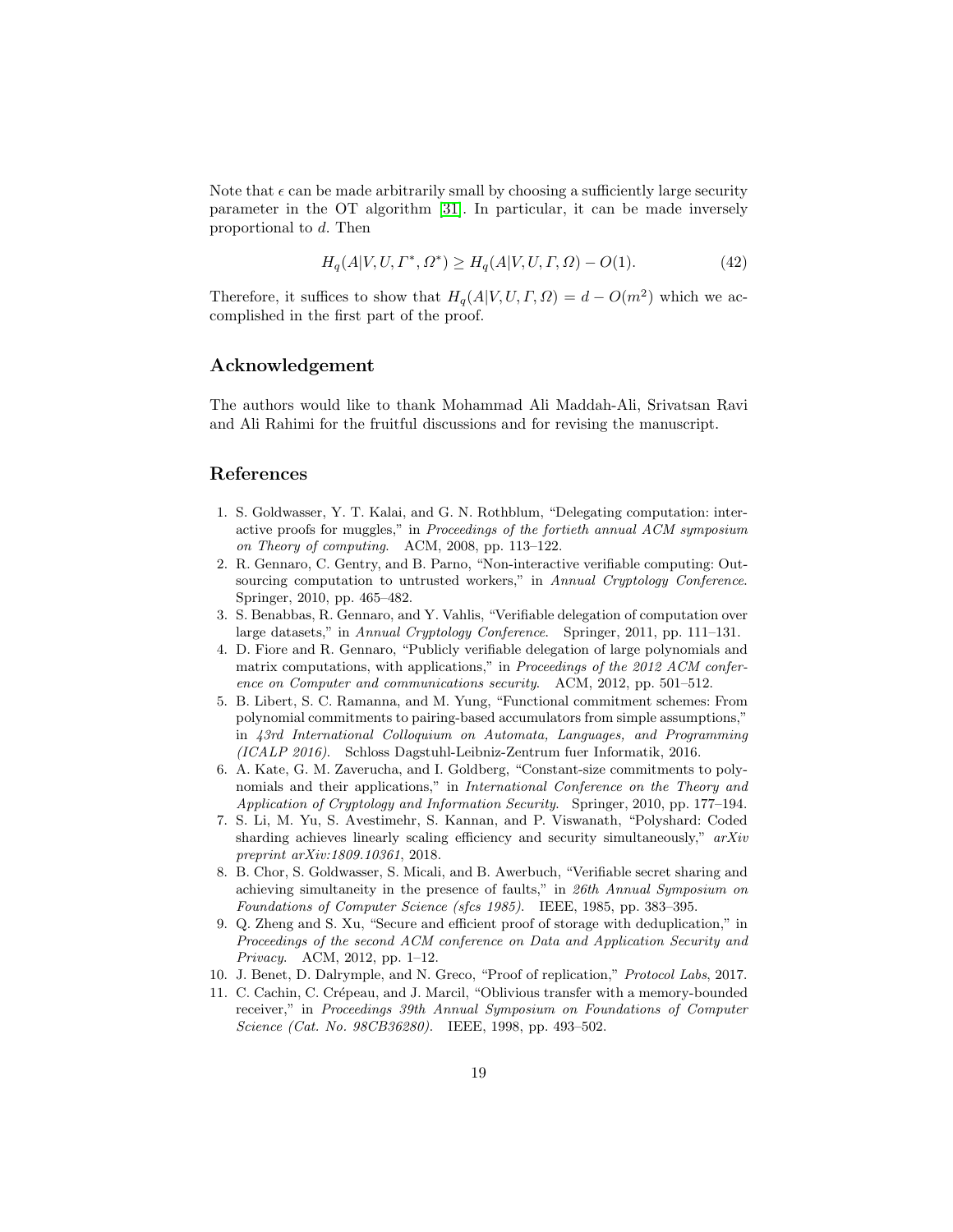- <span id="page-19-0"></span>12. Y. Aumann, Y. Z. Ding, and M. O. Rabin, "Everlasting security in the bounded storage model," *IEEE Transactions on Information Theory*, vol. 48, no. 6, pp. 1668–1680, 2002.
- <span id="page-19-1"></span>13. C. Cachin, C. Crépeau, J. Marcil, and G. Savvides, "Information-theoretic interactive hashing and oblivious transfer to a storage-bounded receiver," *IEEE Transactions on Information Theory*, vol. 61, no. 10, pp. 5623–5635, 2015.
- <span id="page-19-2"></span>14. Y. Z. Ding, D. Harnik, A. Rosen, and R. Shaltiel, "Constant-round oblivious transfer in the bounded storage model," in *Theory of Cryptography Conference*. Springer, 2004, pp. 446–472.
- <span id="page-19-3"></span>15. C. Papamanthou, E. Shi, and R. Tamassia, "Signatures of correct computation," in *Theory of Cryptography Conference*. Springer, 2013, pp. 222–242.
- <span id="page-19-4"></span>16. X. Ma, F. Zhang, and J. Li, "Verifiable evaluation of private polynomials," in *2013 Fourth International Conference on Emerging Intelligent Data and Web Technologies*. IEEE, 2013, pp. 451–458.
- <span id="page-19-5"></span>17. X. Bultel, M. L. Das, H. Gajera, D. Gérault, M. Giraud, and P. Lafourcade, "Verifiable private polynomial evaluation," in *International Conference on Provable Security*. Springer, 2017, pp. 487–506.
- <span id="page-19-6"></span>18. D. Catalano and D. Fiore, "Vector commitments and their applications," in *International Workshop on Public Key Cryptography*. Springer, 2013, pp. 55–72.
- <span id="page-19-7"></span>19. J. Benaloh and M. De Mare, "One-way accumulators: A decentralized alternative to digital signatures," in *Workshop on the Theory and Application of of Cryptographic Techniques*. Springer, 1993, pp. 274–285.
- <span id="page-19-8"></span>20. B. Parno, J. Howell, C. Gentry, and M. Raykova, "Pinocchio: Nearly practical verifiable computation," in *2013 IEEE Symposium on Security and Privacy*. IEEE, 2013, pp. 238–252.
- <span id="page-19-9"></span>21. J. Groth, "On the size of pairing-based non-interactive arguments," in *Annual International Conference on the Theory and Applications of Cryptographic Techniques*. Springer, 2016, pp. 305–326.
- <span id="page-19-10"></span>22. E. Ben-Sasson, A. Chiesa, M. Riabzev, N. Spooner, M. Virza, and N. P. Ward, "Aurora: Transparent succinct arguments for r1cs," in *Annual International Conference on the Theory and Applications of Cryptographic Techniques*. Springer, 2019, pp. 103–128.
- <span id="page-19-11"></span>23. H. Wu, W. Zheng, A. Chiesa, R. A. Popa, and I. Stoica, "{DIZK}: A distributed zero knowledge proof system," in *27th* {*USENIX*} *Security Symposium (*{*USENIX*} *Security 18)*, 2018, pp. 675–692.
- <span id="page-19-12"></span>24. E. B. Sasson, A. Chiesa, C. Garman, M. Green, I. Miers, E. Tromer, and M. Virza, "Zerocash: Decentralized anonymous payments from bitcoin," in *2014 IEEE Symposium on Security and Privacy*. IEEE, 2014, pp. 459–474.
- <span id="page-19-13"></span>25. M. Naor and B. Pinkas, "Oblivious polynomial evaluation," *SIAM Journal on Computing*, vol. 35, no. 5, pp. 1254–1281, 2006.
- <span id="page-19-14"></span>26. C. Hazay, "Oblivious polynomial evaluation and secure set-intersection from algebraic prfs," *Journal of Cryptology*, vol. 31, no. 2, pp. 537–586, 2018.
- <span id="page-19-15"></span>27. T. Tassa, A. Jarrous, and Y. Ben-Ya'akov, "Oblivious evaluation of multivariate polynomials," *Journal of Mathematical Cryptology*, vol. 7, no. 1, pp. 1–29, 2013.
- <span id="page-19-16"></span>28. S. Sahraei and A. S. Avestimehr, "INTERPOL: information theoretically verifiable polynomial evaluation," in *IEEE International Symposium on Information Theory (ISIT)*, 2019.
- <span id="page-19-17"></span>29. M. O. Rabin, "How to exchange secrets by oblivious transfer," *Technical Memo TR-81*, 1981.
- <span id="page-19-18"></span>30. S. Even, O. Goldreich, and A. Lempel, "A randomized protocol for signing contracts," *Communications of the ACM*, vol. 28, no. 6, pp. 637–647, 1985.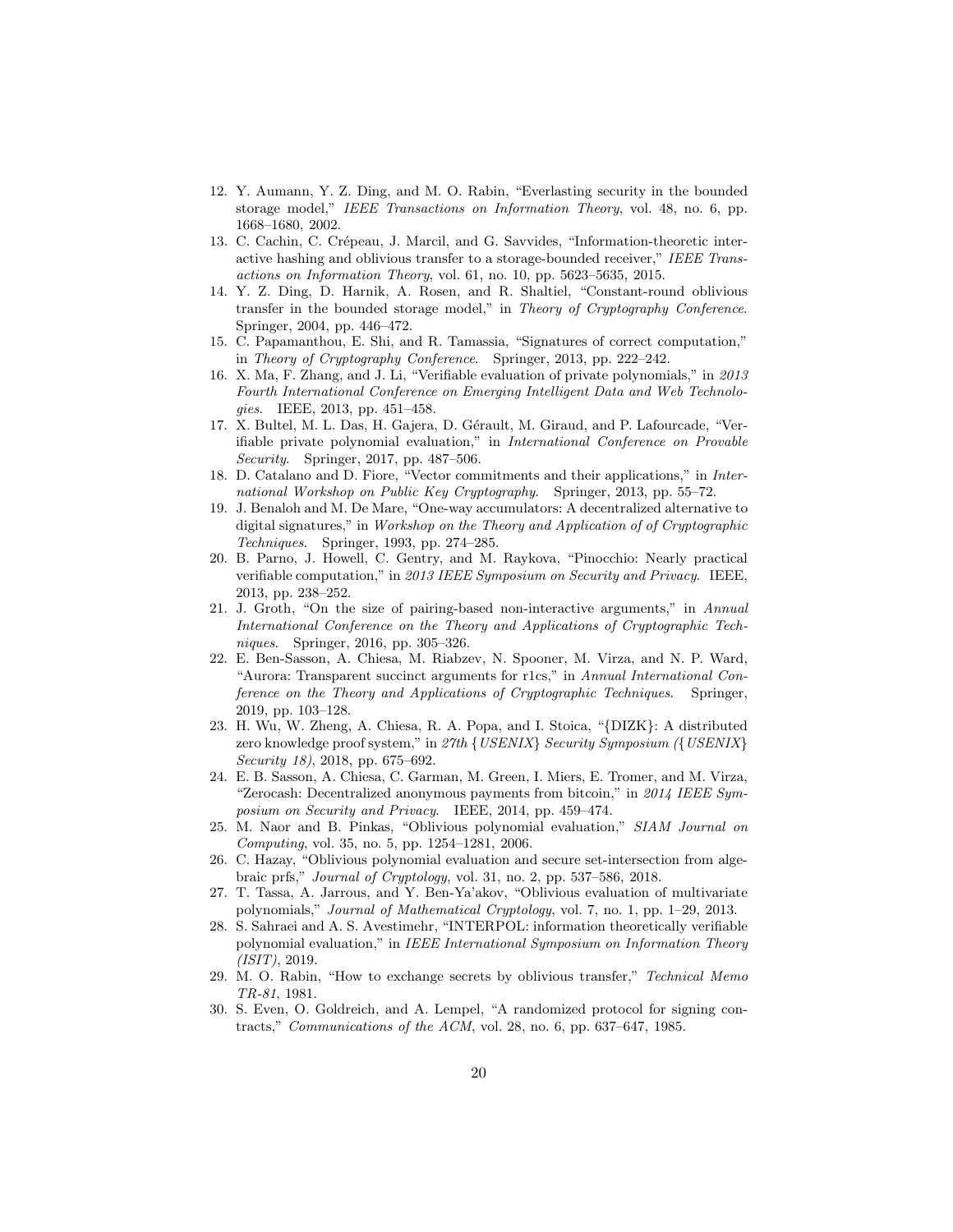- <span id="page-20-1"></span><span id="page-20-0"></span>31. Y. Z. Ding, "Oblivious transfer in the bounded storage model," in *Annual International Cryptology Conference*. Springer, 2001, pp. 155–170.
- 32. G. Brassard, C. Crepeau, and J.-M. Robert, "Information theoretic reductions among disclosure problems," in *27th Annual Symposium on Foundations of Computer Science (sfcs 1986)*. IEEE, 1986, pp. 168–173.
- <span id="page-20-2"></span>33. A. C. Yao, "Protocols for secure computations," in *Foundations of Computer Science, 1982. SFCS'08. 23rd Annual Symposium on*. IEEE, 1982, pp. 160–164.

# Appendix

<span id="page-20-3"></span>**Lemma 3.** Let c, d, s be three positive integers such that c,  $d \leq s$ . Let F and G be two full-rank c×s and d×s matrices over the field respectively. Let  $\mathcal{F} = I_{s \times s} \otimes F$ and  $\mathcal{G} = G \otimes \mathbf{I}_{s \times s}$  and let  $\mathcal{H} = \mathcal{F} \mid \mid \mathcal{G}$  be the  $(c + d)s$  by  $s^2$  matrix obtained from vertical concatenation of F and G. Then, rank(H)  $\geq$   $(c + d)s - cd$ .

*Proof.* Since F is full-rank and  $c \leq s$ , F must have at least one  $c \times c$  full-rank submatrix. Let  $\tau \subseteq [0 : s-1]$  represent the indices of the columns of one such sub-matrix and let  $F_{\tau}$  be the corresponding submatrix of F. Define

$$
\rho = \{cs + i + sj | j \in [0 : d - 1], i \in \tau\}.
$$
\n(43)

Intuitively,  $\rho$  corresponds to the rows of G which may have a non-zero element in any column from  $\tau$ . Note that  $|\rho| = cd$ , we will argue that by eliminating the rows indexed in  $\rho$  from H we will find a full-rank matrix. Since this resulting matrix has  $(c + d)s - cd$  rows, the claim will follow. In Equation [\(44\)](#page-21-0) below, we have illustrated an example with  $s = 4, c = 3$  and  $d = 2$ . We have assumed that  $\tau = \{1, 2, 3\}$  and have marked the full-rank submatrix of F in blue. The rows indexed in  $\rho$  are shown in red.

Let  $\lambda$  be a vector of length  $(c+d)s$  such that  $\lambda_i = 0, \forall i \in \rho$  and  $\lambda_i \neq 0$ . We will show that  $\lambda$  must be the all-zero vector. For  $j \in [0 : s-1]$ , let  $\mathcal{H}_j$  be the submatrix of H obtained from columns  $\{i+sj|i+cs \in \rho\}$ . Since  $\lambda \mathcal{H} = 0$ , we must have  $\lambda \mathcal{H}_j = 0$ . But for any  $i \in [0 : (c + d)s - 1] \setminus [jc : (j + 1)c - 1]$ , either  $\lambda_i = 0$ or the *i*'th row of  $\mathcal{H}_j$  is an all-zero vector. It follows that  $\lambda_{[jc:(j+1)c-1]}F_\tau = \mathbf{0}$ . But  $F_{\tau}$  is full-rank, so  $\lambda_{[jc:(j+1)c-1]} = 0$ . Since this holds for every  $j \in [0:s-1]$ , we conclude that  $\lambda_{[0:cs-1]} = 0$ .

It follows from  $\lambda_{[0:cs-1]} = 0$  and  $\lambda \mathcal{H} = 0$  that  $\lambda_{[cs:(c+d)s-1]} \mathcal{G} = 0$ . Define the s × d matrix  $\theta$  such that  $\theta_{i,j} = \lambda_{i+sj}$ . Observe that  $\lambda_{[cs:(c+d)s-1]}$  is a vector found by rearranging the elements of the matrix  $\theta G$ . Since  $\lambda_{[cs:(c+d)s-1]}\mathcal{G} = \mathbf{0}$ , we must have  $\theta G = 0$ . Since G is full-rank, it follows that  $\theta = 0$  and as a result